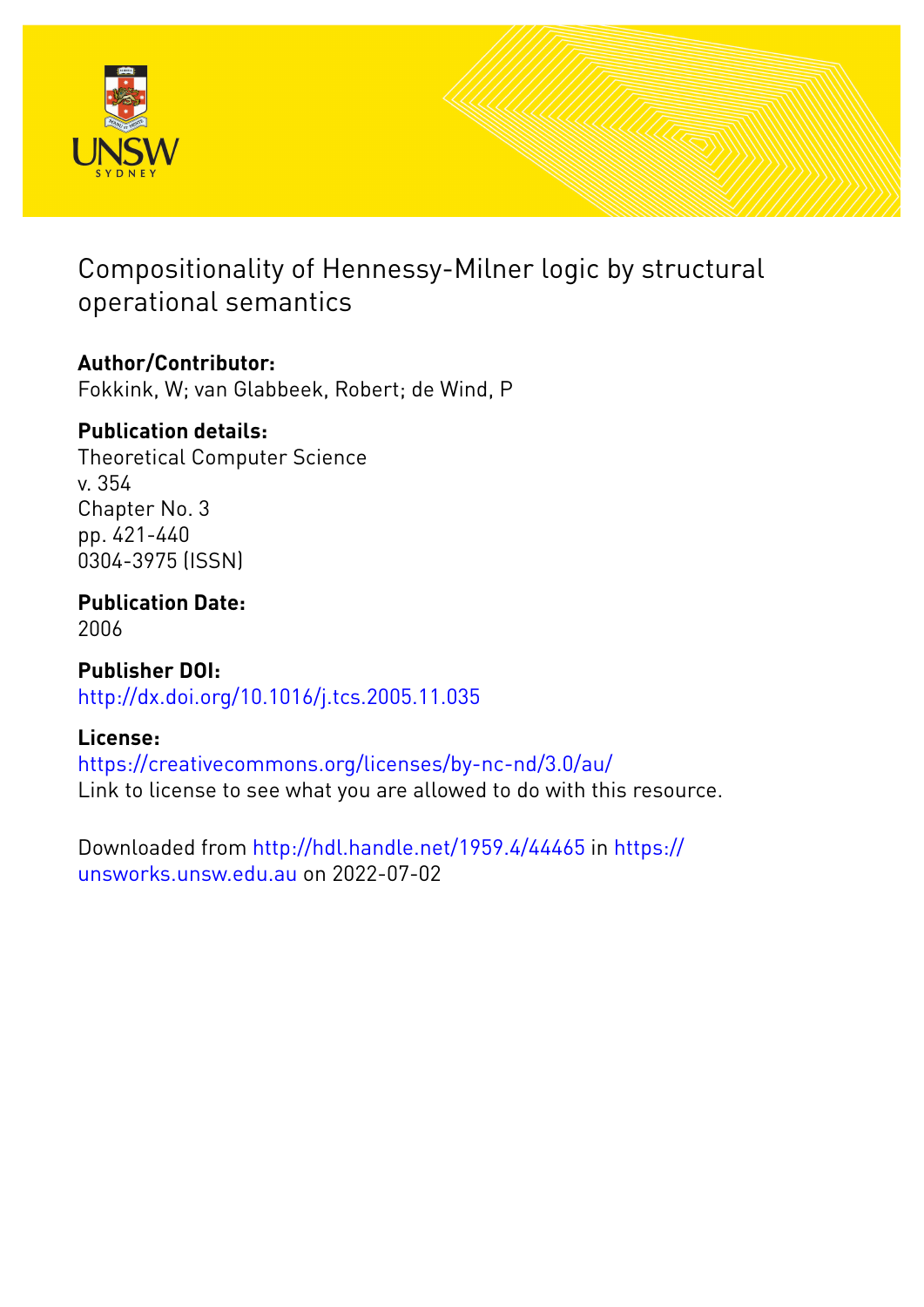## Compositionality of Hennessy-Milner Logic by Structural Operational Semantics

Wan Fokkink<sup>1,4</sup>, Rob van Glabbeek<sup>1,2,3</sup>, and Paulien de Wind<sup>4</sup>

<sup>1</sup> CWI, Department of Software Engineering PO Box 94079, 1090 GB Amsterdam, The Netherlands  $^{\rm 2}$ National ICT Australia Locked Bag 6016, University of New South Wales, Sydney 1466, Australia <sup>3</sup> University of New South Wales, School of Computer Science and Engineering Sydney 2052, Australia <sup>4</sup> Vrije Universiteit Amsterdam, Department of Theoretical Computer Science De Boelelaan 1081a, 1081 HV Amsterdam, The Netherlands wanf@cs.vu.nl, rvg@cs.stanford.edu, pdwind@cs.vu.nl

http://www.cs.vu.nl/~wanf/ http://theory.stanford.edu/~rvg/ http://www.cs.vu.nl/~pdwind/

Abstract. This paper presents a method for the decomposition of HML formulas. It can be used to decide whether a process algebra term satisfies a HML formula, by checking whether subterms satisfy certain formulas, obtained by decomposing the original formula. The method uses the structural operational semantics of the process algebra. The main contribution of this paper is the extension of an earlier decomposition method for the De Simone format from the PhD thesis of Kim G. Larsen in 1986, to more general formats.

## 1 Introduction

In the past two decades, compositional methods have been developed for checking the validity of assertions in modal logics, used to describe the behaviour of processes. This means that the truth of an assertion for a composition of processes can be deduced from the truth of certain assertions for its components. Most research papers in this area focus on a particular process algebra.

BARRINGER, KUIPER & PNUELI presented in  $[4]$  (a preliminary version of) a compositional proof system for concurrent programs, which is based on a rich temporal logic, including operators from process logic [15] and LTL [26]. For modelling concurrent programs they defined a language including assignment, conditional and while statements. Parallel components interact via shared variables.

In [29], STIRLING developed modal proof systems for subsets of CCS [22] (with and without silent actions) including only sequential and alternative composition, to decide the validity of formulas from Hennessy-Milner Logic (HML)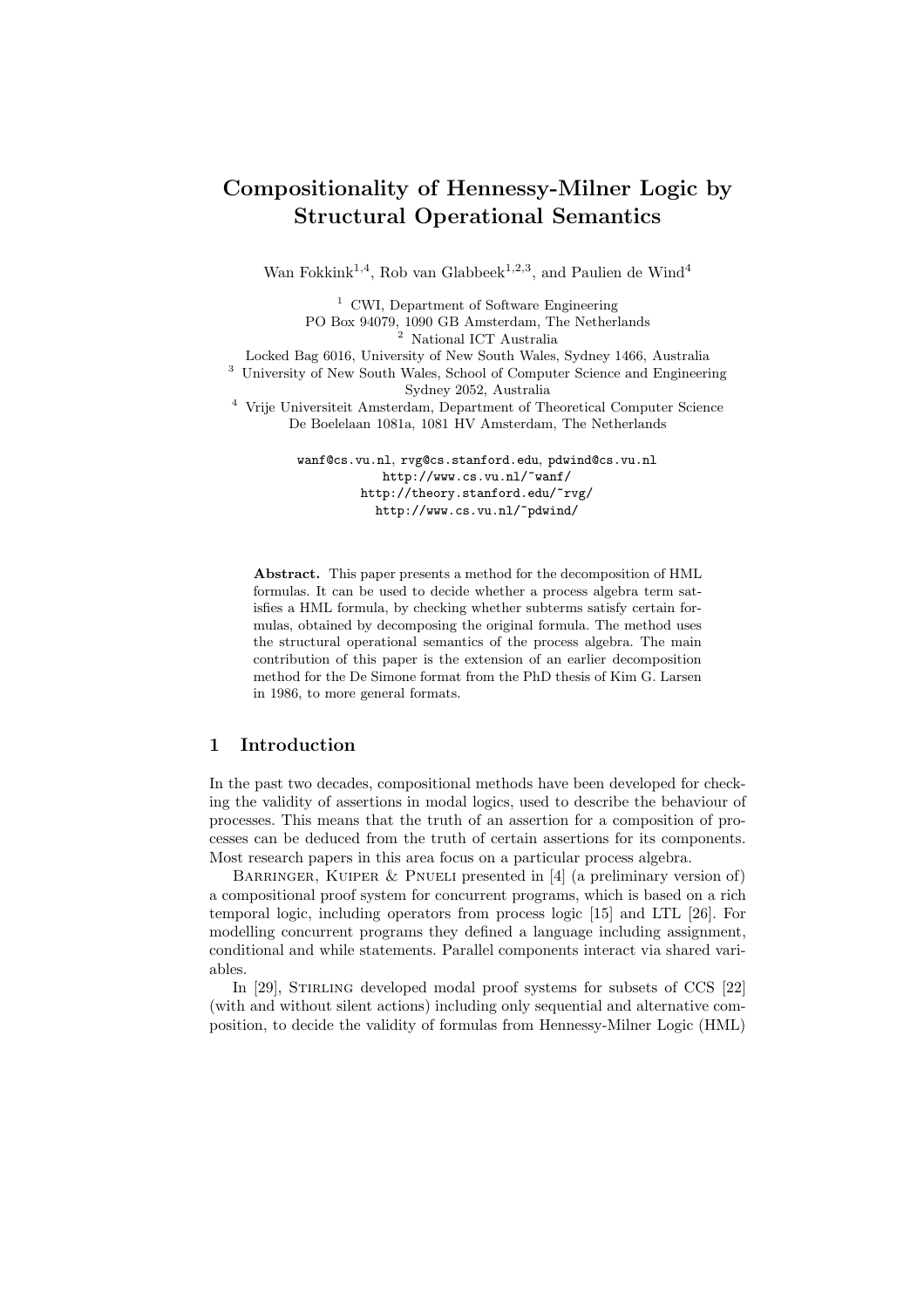[16]. In [31, 30], Stirling extended the results from [29], creating proof systems for subsets of CCS and SCCS [24] including asynchronous and synchronous parallelism and infinite behaviour, using ideas from  $[4]$ . In  $[32]$ , STIRLING generalised the proposals from [31, 30] in order to cope with the restriction operator.

Winskel gave in [33] a method to decompose formulas with respect to each operation in SCCS. The language of assertions is HML with infinite conjunction and disjunction. This decomposition provides the foundations of Winskel's proof system for SCCS with modal assertions. In [34], [3] and [2] processes are described by specification languages inspired by CCS and CSP [8]. The articles describe compositional methods for deciding whether processes satisfy assertions from a modal  $\mu$ -calculus [18].

Larsen developed in [20] a more general compositional method for deciding whether a process satisfies a certain property. Unlike the aforementioned methods, this method is not oriented towards a particular process algebra, but it is based on structural operational semantics [25], which provides process algebras and specification languages with an interpretation. A transition system specification, consisting of an algebraic signature and a set of transition rules of the form  $\frac{\text{premiss}}{\text{conclusion}}$ , generates a transition relation between the closed terms over the signature. An example of a transition rule, for alternative composition, is

$$
\frac{x_1 \xrightarrow{a} y}{x_1 + x_2 \xrightarrow{a} y}
$$

meaning for states  $t_1$ ,  $t_2$  and u that if state  $t_1$  can evolve into state u by the execution of action a, then so can state  $t_1 + t_2$ . Larsen showed how to decompose HML formulas with respect to a transition system specification in the De Simone format [27]. This format was originally put forward to guarantee that the bisimulation equivalence associated with a transition system specification is a congruence, meaning that bisimulation equivalence is preserved by all functions in the signature. In [21], Larsen and Xinxin extended this decomposition method to HML with recursion (which is equivalent to the modal  $\mu$ -calculus).

Since modal proof systems for specific process algebras are tailor-made, they may be more concise than the ones generated by the general decomposition method of Larsen (e.g., [31, 30, 32]). However, in some cases the general decomposition method does produce modal proof systems that are similar in spirit to those in the literature (e.g., [29, 33]).

For systems consisting of parallel compositions of interacting components and specification logics based on the modal  $\mu$ -calculus, the efficacy of Larsen's compositional approach was demonstrated by ANDERSEN in [1]. LAROUSSINIE  $&$ Larsen applied this approach in [19] to real-time systems modelled as networks of timed automata.

BLOOM, FOKKINK & VAN GLABBEEK presented in [5] a method for decomposing formulas from a fragment of HML with infinite conjunction, with respect to terms from any process algebra that has a structural operational semantics in ready simulation format, which is the ntyft/ntyxt format [13] without lookahead. A rule in ntyft/ntyxt format may contain negative premises, the left-hand side of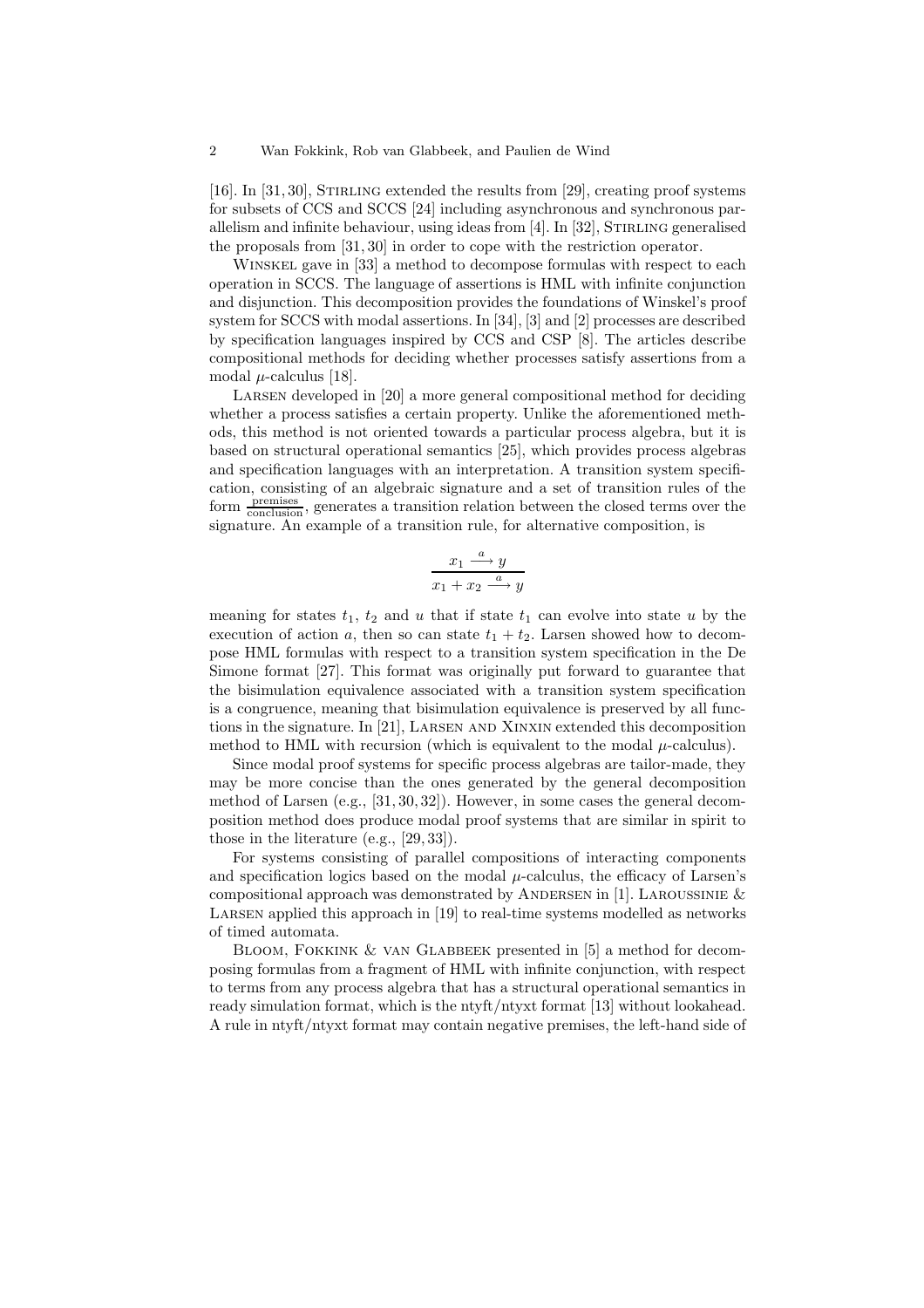the conclusion contains at most one function symbol and no multiple occurrences of variables, and the right-hand sides of positive premises are variables that are all distinct and do not occur in the left-hand side of the conclusion. Such a rule has no lookahead if variables in the right-hand sides of premises do not occur in the left-hand sides of premises. This format is a generalisation of the De Simone format, and still guarantees that bisimulation equivalence is a congruence. The decomposition method is not presented in its own right, but is used in the derivation of congruence formats for a range of behavioural equivalences from van Glabbeek [11].

In the current paper, the decomposition method from  $[5]$  is extended to full HML with infinite conjunction, for process algebras with a structural operational semantics in ntyft/ntyxt format without lookahead or in tyft/tyxt format [14]. The latter format is the same as the ntyft/ntyxt format, but disallows negative premises. The rules in this format may contain lookahead, i.e. there may be a chain of premises such that the right-hand side of each premise occurs in the left-hand side of the next premise; if this chain is finite, we speak of bounded lookahead. We show that if a rule has unbounded lookahead, it can be replaced by a rule with bounded lookahead. This is needed because no HML formula can capture unbounded lookahead.

In [28], Simpson presented a proof system for establishing the validity of HML formulas for processes in arbitrary languages with a structural operational semantics in GSOS format [6], using a mixture of compositional and structural styles of proof. His method differs from ours, and from the work referenced above, in that the validity of an assertion for a process term may be inferred from statements about the dynamic behaviour of that process, whereas we only allow modal assertions for subterms.

An earlier version of this paper, which featured only a compositionality result for ntyft/ntyxt format without lookahead, appeared as [10].

The structure of the paper is as follows. Section 2 contains the preliminaries on modal logic and structural operational semantics. In Section 3 we present the decomposition method for HML formulas. Finally, in Section 4 we show as an application of this method that the congruence theorem for the tyft/tyxt format from [14, 9] is an immediate corollary of our decomposition result.

## 2 Preliminaries

In this section we give the basic notions of Hennessy-Milner Logic and structural operational semantics that are needed to define our decomposition method.

Definition 1 (LTS, transition relation). A labelled transition system (LTS) is a pair  $(\mathbb{P}, \to)$  with  $\mathbb{P}$  a set of processes and  $\to \subseteq \mathbb{P} \times A \times \mathbb{P}$  for A a set of actions. The relation  $\rightarrow$  is called the transition relation and its elements are called transitions. We write  $p \stackrel{a}{\longrightarrow} q$  for  $(p, a, q) \in \rightarrow$  and  $p \stackrel{a}{\longrightarrow}$  for  $\neg \exists q \in \mathbb{P}$ :  $p \stackrel{a}{\longrightarrow} q.$ 

The elements of  $\mathbb P$  represent the processes we are interested in, and  $p \stackrel{a}{\longrightarrow} q$ means that process  $p$  can evolve into process  $q$  while performing the action  $a$ .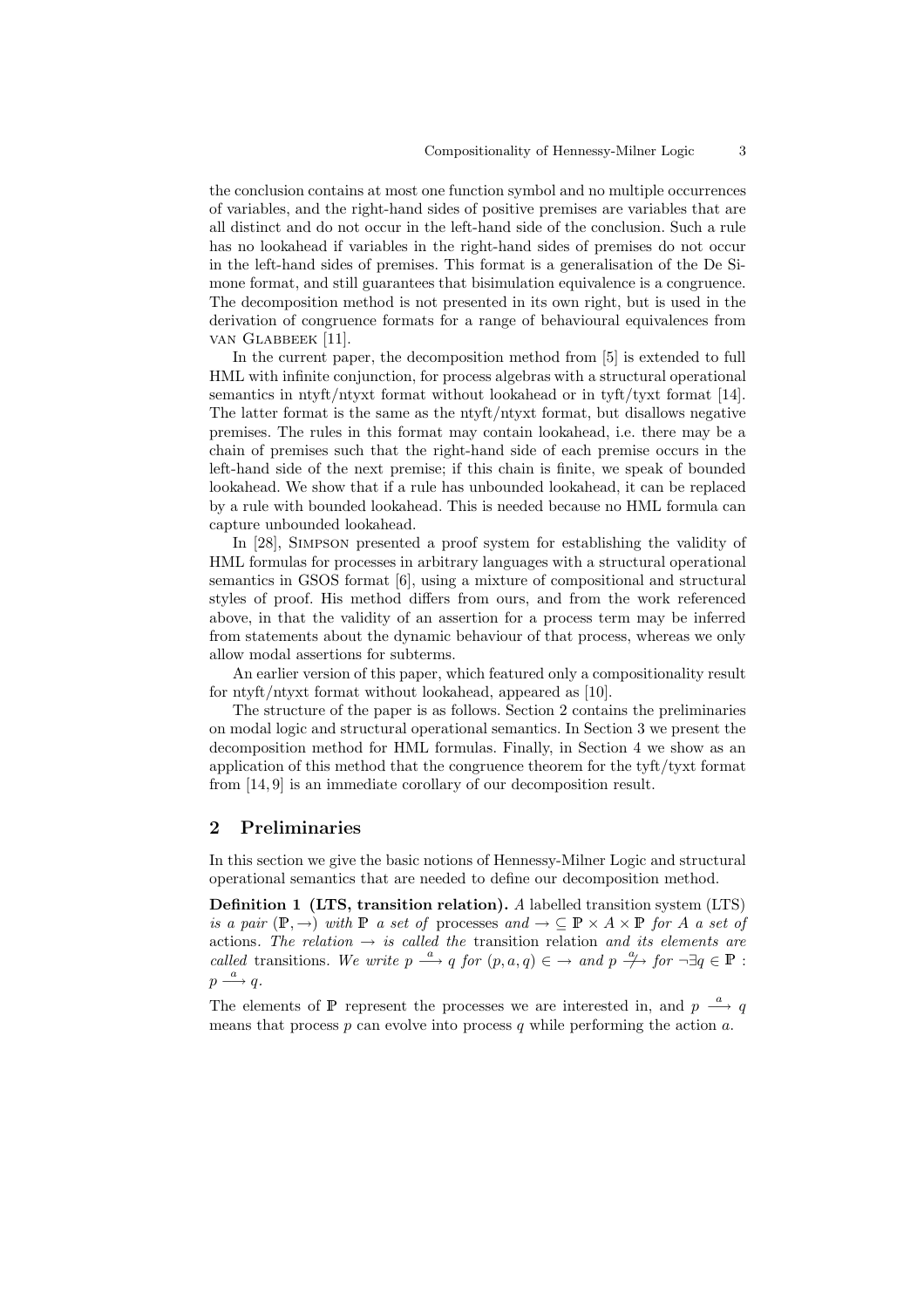#### 2.1 Hennessy-Milner Logic

Modal logic aims at formulating properties of processes, and to identify processes that satisfy the same properties. In [16], HENNESSY  $\&$  MILNER defined a modal language, often called Hennessy-Milner Logic (HML), which characterises the bisimulation equivalence relation on processes, assuming that the transition relation is *image finite*, i.e. each process has finitely many outgoing a-transitions for each  $a \in A$ . This assumption can be discarded if infinite conjunctions are allowed; see [23, 17].

Definition 2 (Hennessy-Milner Logic). Assume an action set A. The set 0 of potential observations or modal formulas is recursively defined by

$$
\varphi ::= \bigwedge_{i \in I} \varphi_i \mid \langle a \rangle \varphi \mid \neg \varphi
$$

with  $a \in A$  and I some index set.

**Definition 3** (satisfaction relation). Let  $(\mathbb{P}, \rightarrow)$  be an LTS. The satisfaction relation  $\models \subseteq \mathbb{P} \times \mathbb{O}$  is defined as follows, with  $p \in \mathbb{P}$ :

$$
p \models \bigwedge_{i \in I} \varphi_i \quad \text{iff } p \models \varphi_i \text{ for all } i \in I
$$
  

$$
p \models \langle a \rangle \varphi \quad \text{iff there is a } q \in \mathbb{P} \text{ such that } p \xrightarrow{a} q \text{ and } q \models \varphi
$$
  

$$
p \models \neg \varphi \quad \text{iff } p \not\models \varphi
$$

We will use the binary conjunction  $\varphi_1 \wedge \varphi_2$  as an abbreviation of  $\bigwedge_{i \in \{1,2\}} \varphi_i$ , whereas  $\top$  is an abbreviation for the empty conjunction. We identify formulas that are logically equivalent using the laws  $\top \wedge \varphi \cong \varphi, \ \bigwedge_{i \in I} (\bigwedge_{j \in J_i} \varphi_j) \cong$  $\bigwedge_{i\in I} \sum_{j\in J_i} \varphi_j$  and  $\neg \neg \varphi \cong \varphi$ . This is justified because  $\varphi \cong \psi$  implies  $p \models \varphi \Leftrightarrow$  $p \models \psi$ .

**Definition 4 (bisimulation).** Let  $(\mathbb{P}, \rightarrow)$  be an LTS. A binary relation  $\mathcal{B} \subseteq$  $\mathbb{P} \times \mathbb{P}$  is a bisimulation if it is symmetric and pBq implies: if  $p \stackrel{a}{\longrightarrow} p'$  then there is a q' such that  $q \stackrel{a}{\longrightarrow} q'$  and  $p'Bq'$ . For  $p,q \in \mathbb{P}$  we write  $p \rightarrow q$  if there is a bisimulation  $\beta$  such that  $p\beta q$ .

**Proposition 1** ([23, 17]). Let  $(\mathbb{P}, \rightarrow)$  be an LTS. Then  $p \rightarrow q$  if and only iff  $p \models \varphi \Leftrightarrow q \models \varphi \text{ for all } \varphi \in \mathbf{0}.$ 

## 2.2 Structural Operational Semantics

Structural operational semantics [25] provides a framework to give an operational semantics to programming and specification languages. In particular, because of its intuitive appeal and flexibility, structural operational semantics has found considerable application in the study of the semantics of concurrent processes.

Let V be a set of variables. If S is any syntactic object,  $var(S)$  denotes the set of variables that occur in  $S$ . A syntactic object  $S$  is called *closed* if it does not contain any variables from V, i.e. if  $var(S) = \emptyset$ .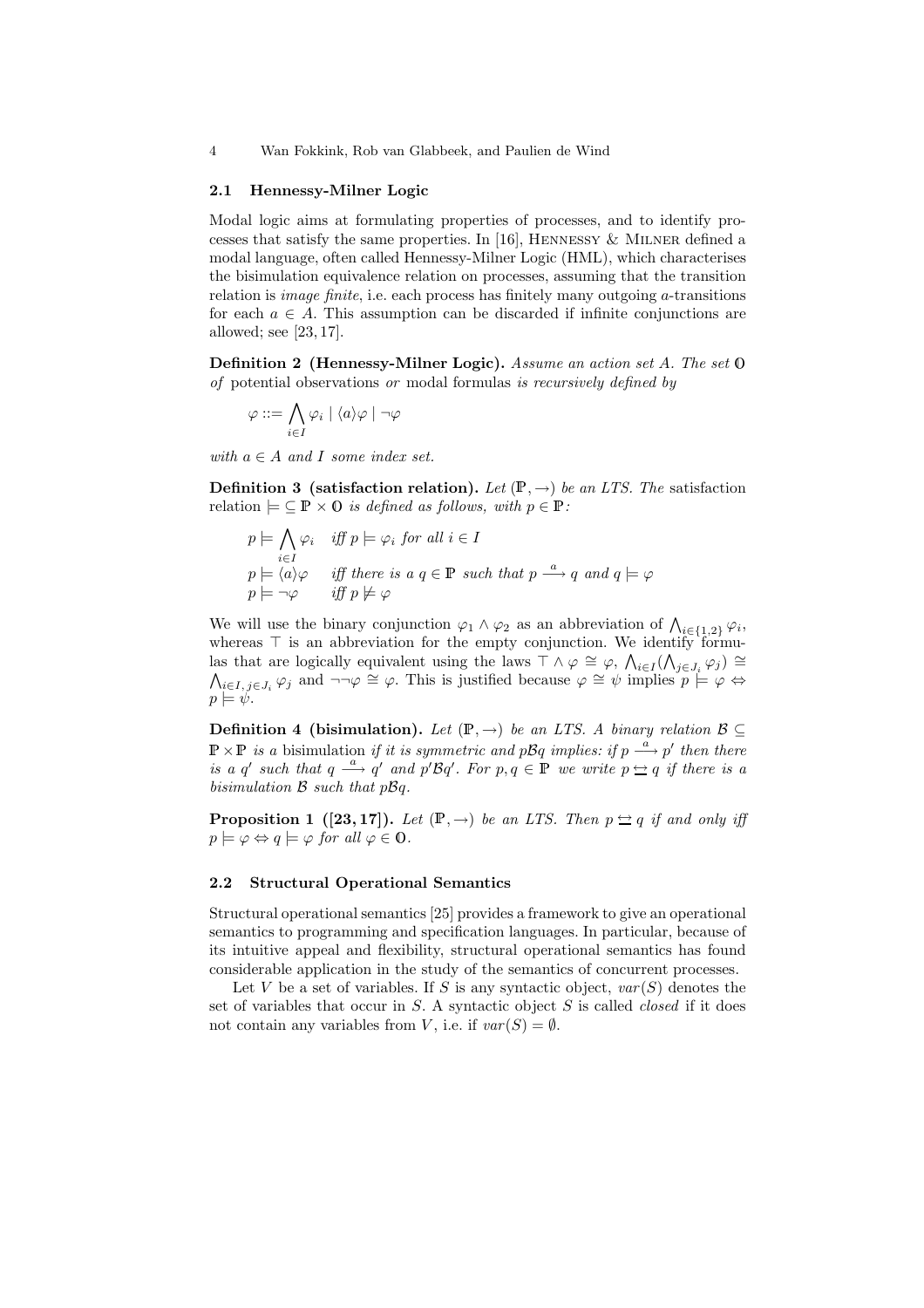**Definition 5 (signature).** A signature is a collection  $\Sigma$  of function symbols  $f \notin V$ , equipped with a function  $ar : \Sigma \to \mathbb{N}$ . The set  $\mathbb{T}(\Sigma)$  of terms over a signature  $\Sigma$  is defined recursively by:

 $-V \subseteq \mathbb{T}(\Sigma)$ ,  $-$  if  $\overline{f} \in \Sigma$  and  $t_1, \ldots, t_{ar(f)} \in \mathbb{T}(\Sigma)$ , then  $f(t_1, \ldots, t_{ar(f)}) \in \mathbb{T}(\Sigma)$ .

A term c() is abbreviated as c.  $T(\Sigma)$  is the set of closed terms over  $\Sigma$ . A  $\Sigma$ substitution  $\sigma$  is a partial function from V to  $\mathbb{T}(\Sigma)$ . The domain of  $\sigma$  is denoted by dom( $\sigma$ ). If  $\sigma$  is a  $\Sigma$ -substitution and S is any syntactic object, then  $\sigma(S)$ denotes the object obtained from S by replacing, for x in the domain of  $\sigma$ , every occurrence of x in S by  $\sigma(x)$ . In that case  $\sigma(S)$  is called a substitution instance of S. A  $\Sigma$ -substitution  $\sigma$  is closed if  $\sigma(x) \in T(\Sigma)$  for all  $x \in V$ .

In the remainder, let  $\Sigma$  denote a signature and A a set of actions.

**Definition 6 (literal).** A positive *Σ*-literal is an expression  $t \stackrel{a}{\longrightarrow} t'$  and a negative *Σ*-literal an expression  $t \stackrel{a}{\to}$  with  $t, t' \in \mathbb{T}(\Sigma)$  and  $a \in A$ . For  $t, t' \in$  $\mathbb{T}(\Sigma)$  and  $a \in A$ , the literals  $t \stackrel{a}{\longrightarrow} t'$  and  $t \stackrel{a}{\longrightarrow}$  are said to deny each other.

**Definition 7 (transition rule).** A transition rule over  $\Sigma$  is an expression of the form  $\frac{H}{\alpha}$  with H a set of  $\Sigma$ -literals (the premises of the the rule) and  $\alpha$  a positive  $\Sigma$ -literal (the conclusion). With lhs(H) and rhs(H) we denote the sets of left- and right-hand sides of the premises in H, respectively. The left- and right-hand side of  $\alpha$  are called the source and the target of the rule, respectively. A rule  $\frac{H}{\alpha}$  with  $H = \emptyset$  is also written  $\alpha$ .

Definition 8 (transition system specification). A transition system specification (TSS) is a pair  $(\Sigma, R)$  with R a collection of transition rules over  $\Sigma$ .

The purpose of a TSS  $(\Sigma, R)$  is to specify an LTS of the form  $(T(\Sigma), \rightarrow)$  with as processes the closed terms over  $\Sigma$  and as transition relation a set of closed positive literals  $\rightarrow \subseteq T(\Sigma) \times A \times T(\Sigma)$ . Hence we refer to a closed positive literal as a transition.

**Definition 9 (proof).** Let  $P = (\Sigma, R)$  be a TSS. An irredundant proof from P of a transition rule  $\frac{H}{\alpha}$  is a well-founded, upwardly branching tree whose nodes are labelled by  $\Sigma$ -literals, and some of the leaves are marked "hypothesis", such that:

- the root is labelled by  $\alpha$ ,
- H is the set of labels of the hypotheses, and
- $-$  if  $\beta$  is the label of a node q which is not a hypothesis and K is the set of labels of the nodes directly above q, then  $\frac{K}{\beta}$  is a substitution instance of a transition rule in R.

A proof from P of  $\frac{K}{\alpha}$  is an irredundant proof from P of  $\frac{H}{\alpha}$  with  $H \subseteq K$ . If an (irredundant) proof from P of  $\frac{K}{\alpha}$  exists, then  $\frac{K}{\alpha}$  is (irredundantly) provable from P, notation  $P \vdash \frac{K}{\alpha}$  (resp.  $P \vdash_{irr} \frac{K}{\alpha}$ ).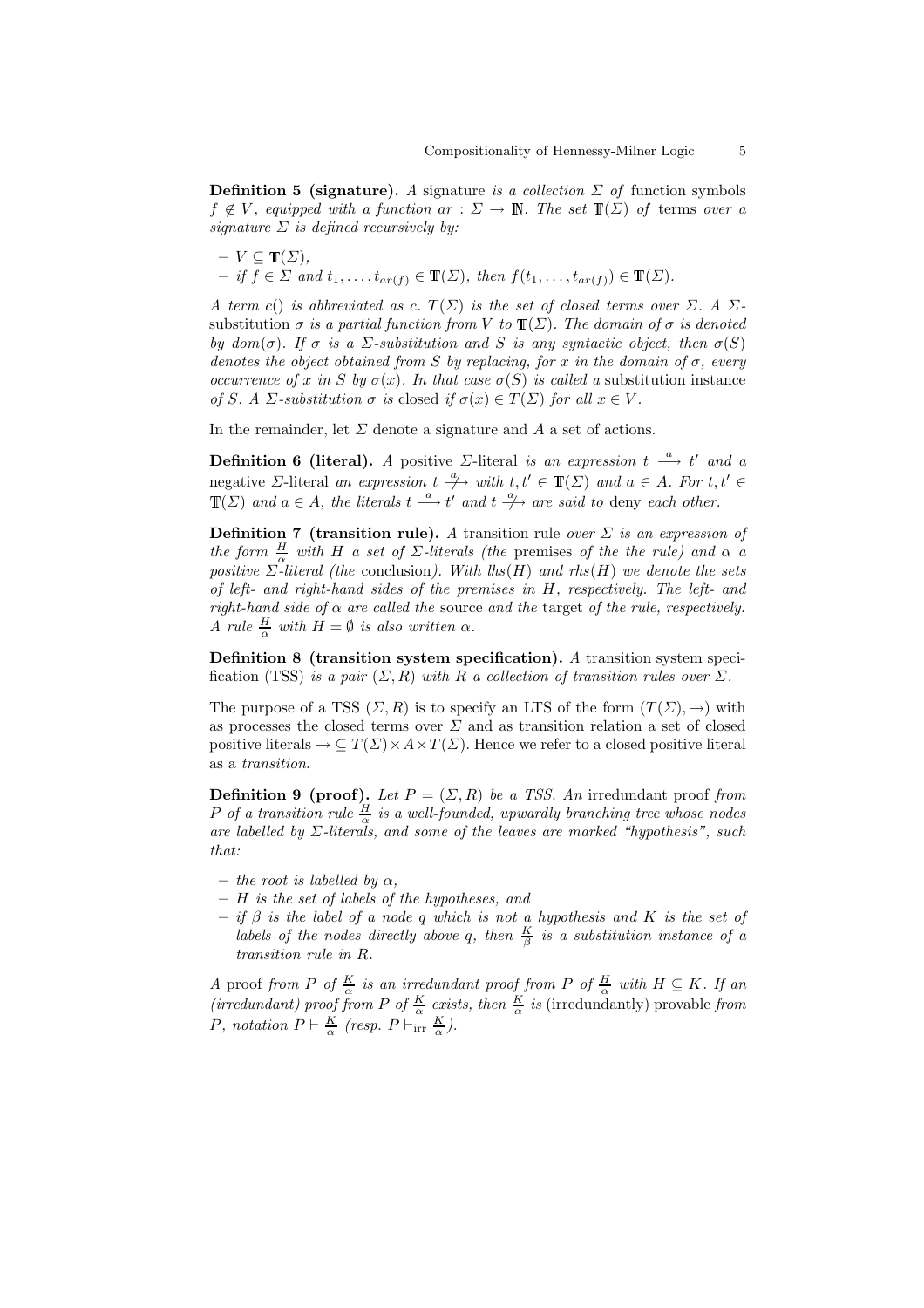The proof of  $\frac{H}{\alpha}$  is called irredundant because H must equal (instead of include) the set of labels of the hypotheses. The main advantage of irredundant proofs is that derived rules may inherit certain syntactic structure from the transition rules in the TSS from which they are derived; in standard proofs this syntactic structure is usually lost, because arbitrary literals can be added as premises of derived rules. In the current paper, irredundancy of proofs is not of immediate importance, but it can be essential in applications of our decomposition method for modal formulas. For instance, in [5], irredundancy is essential to guarantee that the syntactic restrictions of congruence formats for TSSs are also satisfied by the rules derived from those TSSs.

A TSS with only positive premises specifies a transition relation in a straightforward way as the set of all provable transitions. But it is much less trivial to associate a transition relation to a TSS with negative premises. Several solutions are proposed by Groote in [13], Bol & Groote in [7], and van Glabbeek in [12]. From the last we adopt the notion of a well-supported proof and a complete TSS.

**Definition 10 (well-supported proof).** Let  $P = (\Sigma, R)$  be a TSS. A wellsupported proof from P of a closed literal  $\alpha$  is a well-founded, upwardly branching tree whose nodes are labelled by closed  $\Sigma$ -literals, such that:

- the root is labelled by  $\alpha$ , and
- $-$  if  $\beta$  is the label of a node q and K is the set of labels of the nodes directly above q, then
	- 1. either  $\frac{K}{\beta}$  is a closed substitution instance of a transition rule in R
	- 2. or β is negative and for every set N of closed negative literals such that  $P \vdash \frac{N}{\gamma}$  for  $\gamma$  a closed literal denying  $\beta$ , a literal in K denies one in N.

We say  $\alpha$  is ws-provable from P, notation  $P \vdash_{ws} \alpha$ , if a well-supported proof from P of  $\alpha$  exists.

In [12] it was noted that  $\vdash_{ws}$  is *consistent*, in the sense that no TSS admits well-supported proofs of two literals that deny each other.

Definition 11 (completeness). A TSS P is complete if for any closed literal  $p \stackrel{a}{\rightarrow}$  either  $P \vdash_{ws} p \stackrel{a}{\rightarrow} p'$  for some closed term  $p'$  or  $P \vdash_{ws} p \stackrel{a}{\rightarrow}$ .

Now a TSS specifies a transition relation if and only if it is complete. The specified transition relation is then the set of all ws-provable transitions. For positive TSSs, the set of  $\vdash_{ws}$ -provable closed positive literals and the set of  $\vdash$ provable closed literals are the same.

Example 1. Let  $A = \{a, b\}$  and  $P = (\Sigma, R)$ , where  $\Sigma$  consists of the constant c and the unary function symbol  $f$ , and  $R$  is:

$$
\frac{x \stackrel{a}{\longrightarrow}}{f(x) \stackrel{b}{\longrightarrow} c} \qquad \frac{c \stackrel{a}{\longrightarrow}}{c \stackrel{a}{\longrightarrow} c}
$$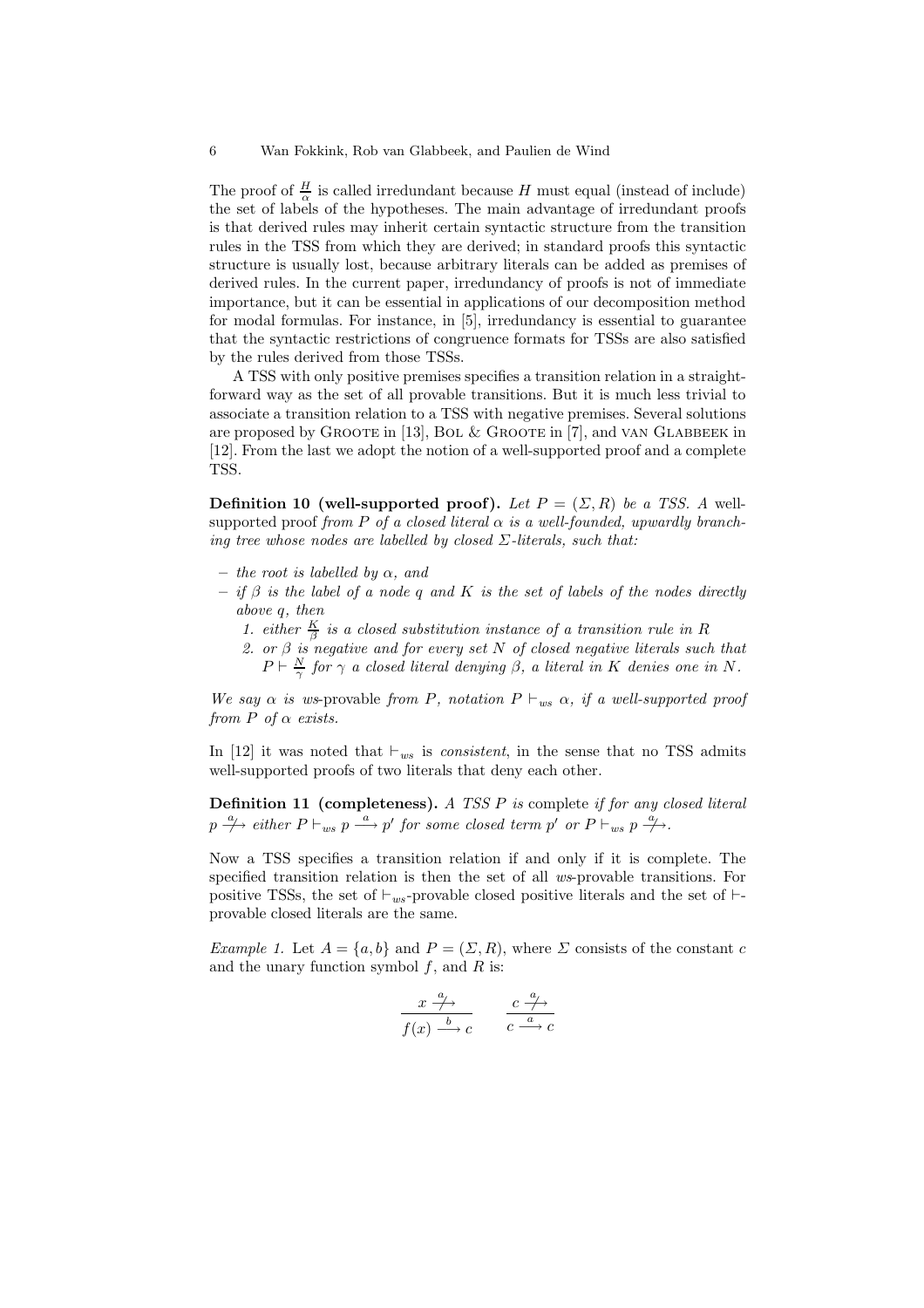There are well-supported proofs for the closed negative literals  $f^{n+1}(c) \stackrel{a}{\rightarrow}$  for  $n \geq 0$  and  $c \stackrel{b}{\longrightarrow}$ . In each case, the proof consists of a single node, labelled by the literal itself. Furthermore, there are well-supported proofs for the closed positive literals  $f^{n+2}(c) \stackrel{b}{\longrightarrow} c$  for  $n \geq 0$ , where the proof consists of a tree of two nodes: the root has as label the literal itself, and the node above it has label  $f^{n+1}(c) \stackrel{a}{\longrightarrow}$ . The TSS P is not complete, since there is no well-supported proof for  $c \stackrel{a}{\longrightarrow}$  or  $c \stackrel{a}{\longrightarrow} p$  for  $p \in T(\Sigma)$ ; moreover, there is no well-supported proof for  $f(c) \stackrel{b}{\longrightarrow}$  or  $f(c) \stackrel{b}{\longrightarrow} p$  for  $p \in T(\Sigma)$ .

### 2.3 Formats

We recall the tyft/tyxt format  $[14]$  and the ready simulation format  $[5]$ . Both formats are restrictions of the ntyft/ntyxt format [13], which was introduced as the most liberal format known to guarantee congruence properties for bisimulation equivalence.

Definition 12 (ntytt). An ntytt rule is a transition rule in which the righthand sides of positive premises are variables that are all distinct, and that do not occur in the source. An ntytt rule is an ntyxt rule if its source is a variable, and an ntyft rule if its source contains exactly one function symbol and no multiple occurrences of variables. An ntytt rule is an nxytt rule if the left-hand sides of its premises are variables. A tytt, tyxt, tyft or xytt rule is an ntytt, ntyxt, ntyft or nxytt rule, respectively, without negative premises. A xyft rule is a tyft rule that is also an xytt rule.

Given a premise  $t \stackrel{a}{\longrightarrow} y$  of an ntytt rule, there is a dependency between each variable in  $t$  and  $y$ . This is captured in the dependency graph of the rule. We will strive for rules in which there is neither infinite forward dependency between variables (bounded lookahead), nor infinite backward dependency between variables (well-foundedness).

Definition 13 (lookahead, well-foundedness). Assume a set of positive  $\Sigma$ literals  $\{t_i \stackrel{a_i}{\longrightarrow} t'_i \mid i \in I\}$ . Its dependency graph is a directed graph, with the collection of variables V as vertices, and with as edges

 $\{\langle x, y \rangle | x \text{ and } y \text{ occur in } t_i \text{ and } t'_i \text{ respectively, for some } i \in I\}.$ 

The dependency graph of a transition rule is the dependency graph of its positive premises. A transition rule is well-founded if any backward chain of edges in its dependency graph is finite. A transition rule has lookahead if there is a variable in the right-hand side of a premise that also occurs in the left-hand side of a premise; the lookahead is bounded if any forward chain of edges in the dependency graph is finite.

**Definition 14 (pure).** A variable in a transition rule is free if it occurs neither in the source nor in right-hand sides of positive premises of this rule. A rule is pure if it is well-founded and does not contain free variables.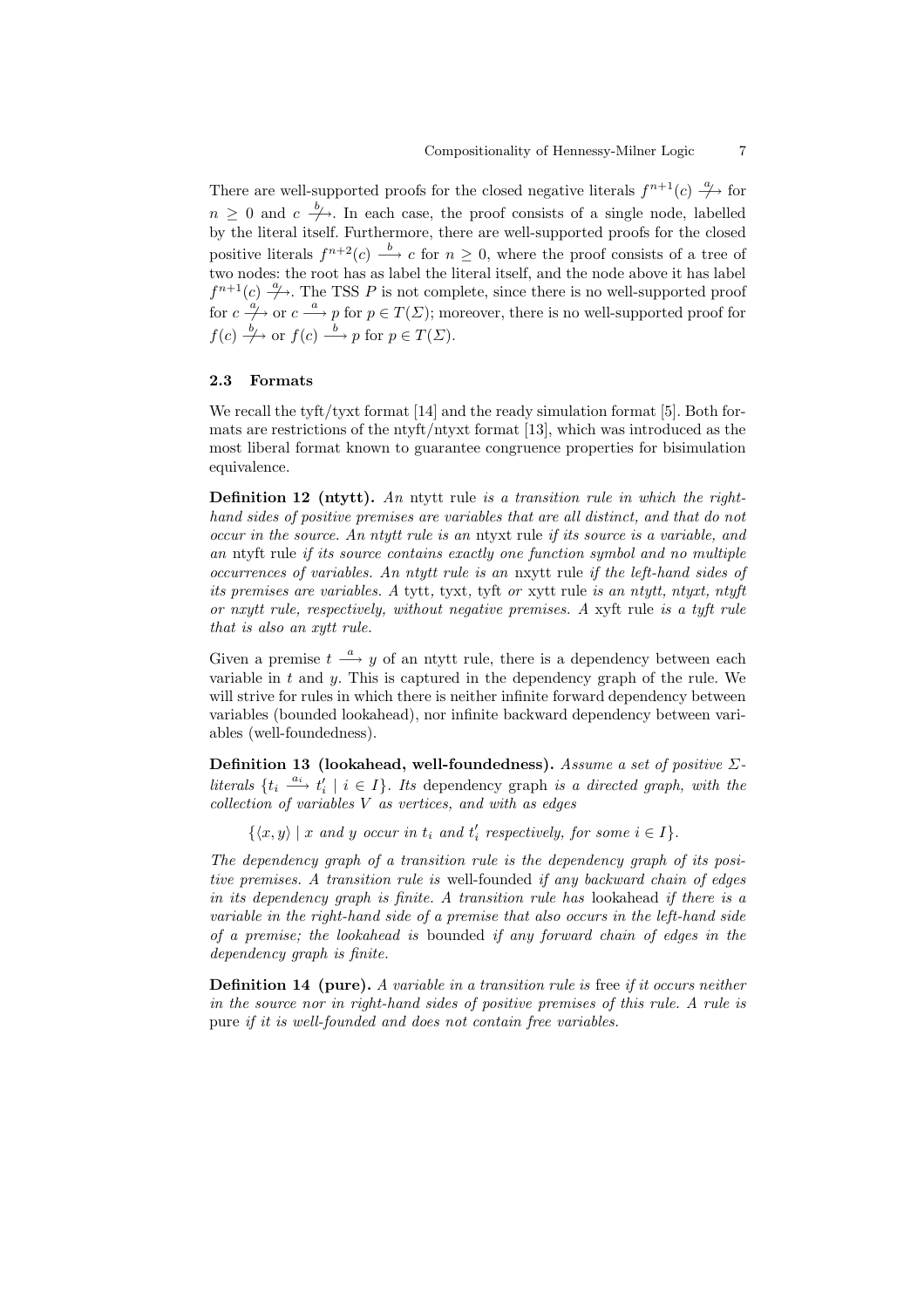**Definition 15 (depth).** If r is a pure tytt rule of the form  $\frac{\{v_k\overset{c_k}{\longrightarrow}y_k|k\in K\}}{1-\alpha}$  $\frac{\partial^2 y_k}{\partial t^2}$ , then the depth of terms v with  $var(v) \subseteq var(r)$  is defined by:

| $depth_r(x) = 0$                                                             | for $x \in var(t)$ |
|------------------------------------------------------------------------------|--------------------|
| $depth_r(y_k) = depth_r(v_k) + 1$                                            | for $k \in K$      |
| $depth_r(v) = max\{depth_r(z)   z \in var(v)\}$ if $var(v) \subseteq var(r)$ |                    |

This is well-defined since the set of premises is well-founded. When clear from the context, the subscript r will be omitted. For  $d \geq 0$  we write  $K_d$  for  $\{k \in K \mid$  $depth(v_k) = d$ .

Each combination of syntactic restrictions on transition rules induces a corresponding syntactic format of the same name for TSSs. For example, a TSS is in tyft/tyxt format if and only if it contains only tyft and tyxt rules.

**Definition 16 (ready simulation format).** A TSS is in ready simulation format if it contains only ntyft and ntyxt rules without lookahead.

## 3 Decomposing HML Formulas

In this section it is shown how one can decompose HML formulas with respect to process terms. Section 3.1 explains what this means. The TSS defining the transition relation on these terms should be in ready simulation format or in tyft/tyxt format, i.e. in ntyft/ntyxt format and either without lookahead or without negative premises.

The decomposition method uses a collection of rules extracted from this TSS, called ruloids. These rules have the property that there is a well-supported proof of a transition  $p \stackrel{a}{\longrightarrow} q$ , with p a closed substitution instance of a term t, if and only if there exists a proof that uses at the root a ruloid with source t (Theorems 1 and 2). We require our ruloids to be pure nxytt rules with bounded lookahead. Moreover, when dealing with a TSS without lookahead, the ruloids are required to be without lookahead as well, and when dealing with a TSS without negative premises, the ruloids likewise have to be xytt rules.

The construction of the ruloids for a TSS in ready simulation format stems from Bloom, Fokkink & van Glabbeek [5] and is briefly recalled in Section 3.2. In Section 3.3 we construct ruloids for TSSs in tyft/tyxt format, applying the transformation from tyft/tyxt to pure xyft format from Fokkink & van  $GLABBEEK$  [9]. An essential new step in the construction is the replacement of any pure nxytt rule by an equivalent rule with bounded lookahead.

The decomposition method is given in Section 3.4, together with the proof that a term t under closed substitution  $\sigma$  satisfies a formula if and only if the variables in t under substitution  $\sigma$  satisfy the formulas given by the decomposition method.

Section 3.6 contains two toy examples to illustrate the method. Section 3.7 features two counterexamples; one to underline the importance that TSSs are complete, and one to show why our two decomposition results for ready simulation and tyft/tyxt format cannot be combined in a straightforward fashion.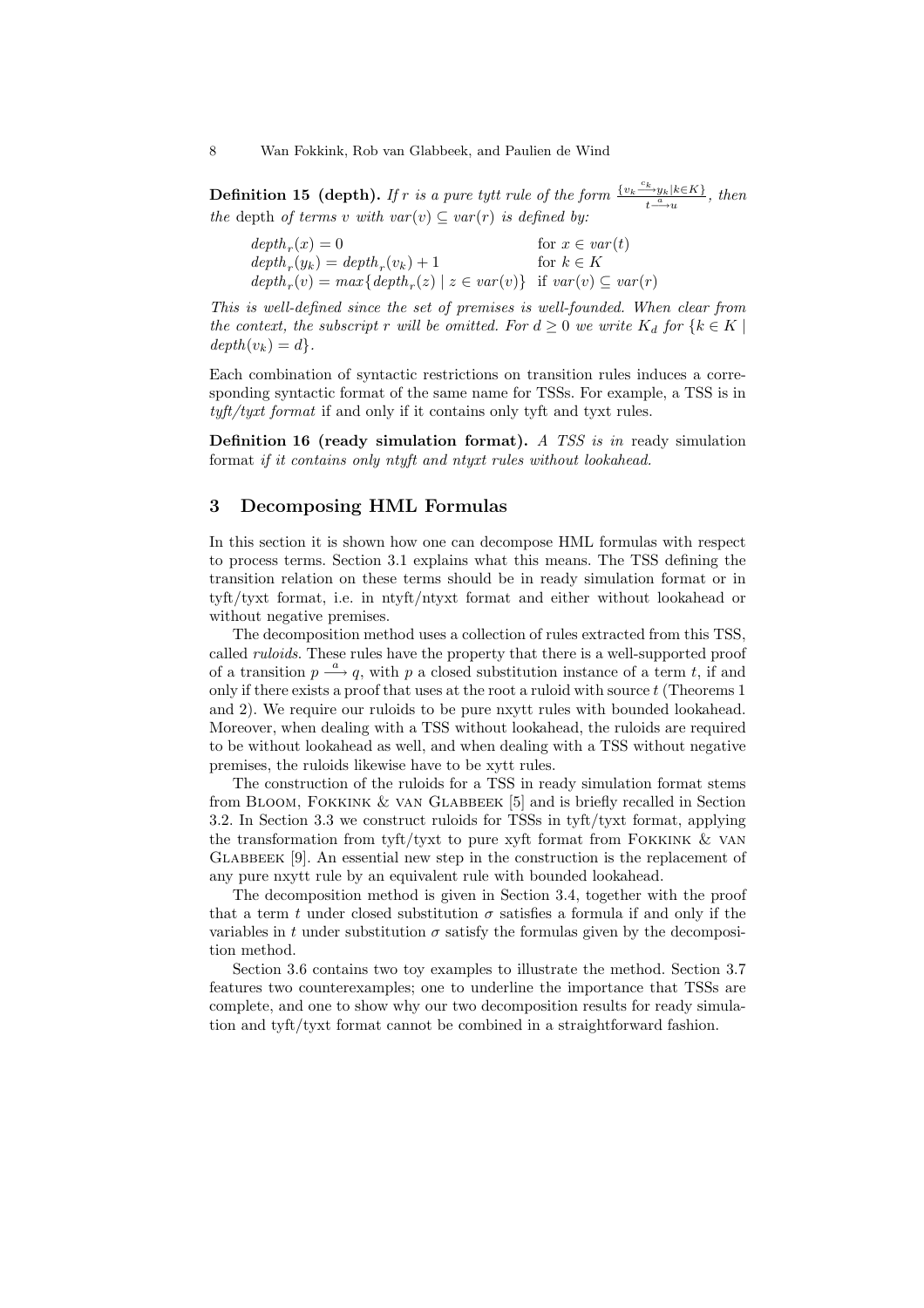#### 3.1 Some Intuition

To explain our decomposition method, we start with an example.

Example 2. Consider the TSS with rules

$$
a.x \xrightarrow{a} x \qquad \frac{x \xrightarrow{a} x'}{x \parallel y \xrightarrow{a} x' \parallel y} \qquad \frac{y \xrightarrow{a} y'}{x \parallel y \xrightarrow{a} x \parallel y'}
$$

for  $a \in A$ . The following rules describe all circumstances under which a process  $x\|y$  satisfies the modal formula  $\langle a \rangle \langle b \rangle$ .

$$
\frac{x \models \langle a \rangle \langle b \rangle \top}{x \Vert y \models \langle a \rangle \langle b \rangle \top} \quad \frac{x \models \langle a \rangle \top}{x \Vert y \models \langle a \rangle \langle b \rangle \top} \quad \frac{x \models \langle b \rangle \top}{x \Vert y \models \langle a \rangle \langle b \rangle \top} \quad \frac{x \models \langle b \rangle \top}{x \Vert y \models \langle a \rangle \langle b \rangle \top} \quad \frac{y \models \langle a \rangle \langle b \rangle \top}{x \Vert y \models \langle a \rangle \langle b \rangle \top}
$$

In this paper we show how to produce, for any modal formula  $\varphi$ , a complete set of rules for deriving  $x||y| \models \varphi$ , whose premises have the form  $x \models \psi$  or  $y \models \psi$ . As the number of rules we need grows dramatically in the size of  $\varphi$ , we cannot simply list these rules exhaustively. Instead we generate them with induction on the structure of  $\varphi$ . Let us start with proposing some notation. The set of rules above, all of which share the conclusion  $x||y \models \langle a \rangle \langle b \rangle$ , is completely determined by their sets of premises. Each set of premises can be given as a partial function  $\psi$  that associates modal formulas  $\psi(x)$  to variables x. The second rule, for instance, is given by the partial function  $\psi_2$ , defined by  $\psi_2(x) = \langle a \rangle$  and  $\psi_2(y) = \langle b \rangle$ . For convenience, we extend these partial functions to total ones—in the first rule above by defining  $\psi_1(y) = \top$ . This is justified because the premise  $y \models \top$  is vacuously true for any process y. The set of the four mappings  $\psi_1-\psi_4$  characterising the four rules displayed above is called the modal decomposition of the formula  $\langle a \rangle \langle b \rangle$  with respect to the term  $x||y$  in the TSS above. This model decomposition is denoted  $(x||y)^{-1}(\langle a\rangle\langle b\rangle\top)$ .

In general, for a given term t and a modal formula  $\varphi$ , the modal decomposition  $t^{-1}(\varphi)$  of  $\varphi$  w.r.t. t is a set of requirements  $\psi_i$ , one of which must be satisfied in order for t to satisfy  $\varphi$ . Each requirement  $\psi_i$  is given as a mapping from variables to modal formulas; it holds when for all  $x \in var(t)$  the process represented by x satisfies  $\psi_i(x)$ .

The main contribution of this paper is the definition of  $t^{-1}(\varphi)$  for any HML formula  $\varphi$  and any term t, relative to a complete TSS in ready simulation format or in tyft/tyxt format (Definition 19), together with the theorem that states that this definition is correct (Theorem 3):

For any closed substitution  $\sigma$ , the process  $\sigma(t)$  satisfies  $\varphi$  exactly when there is a mapping  $\psi$  in the modal decomposition  $t^{-1}(\varphi)$  such that  $\sigma(x)$ satisfies  $\psi(x)$  for all variables x in t.

This model decomposition result can be used to infer the validity of a statement  $t \models \varphi$  by structural induction on t. However, the result is *obtained* by structural induction on  $\varphi$ .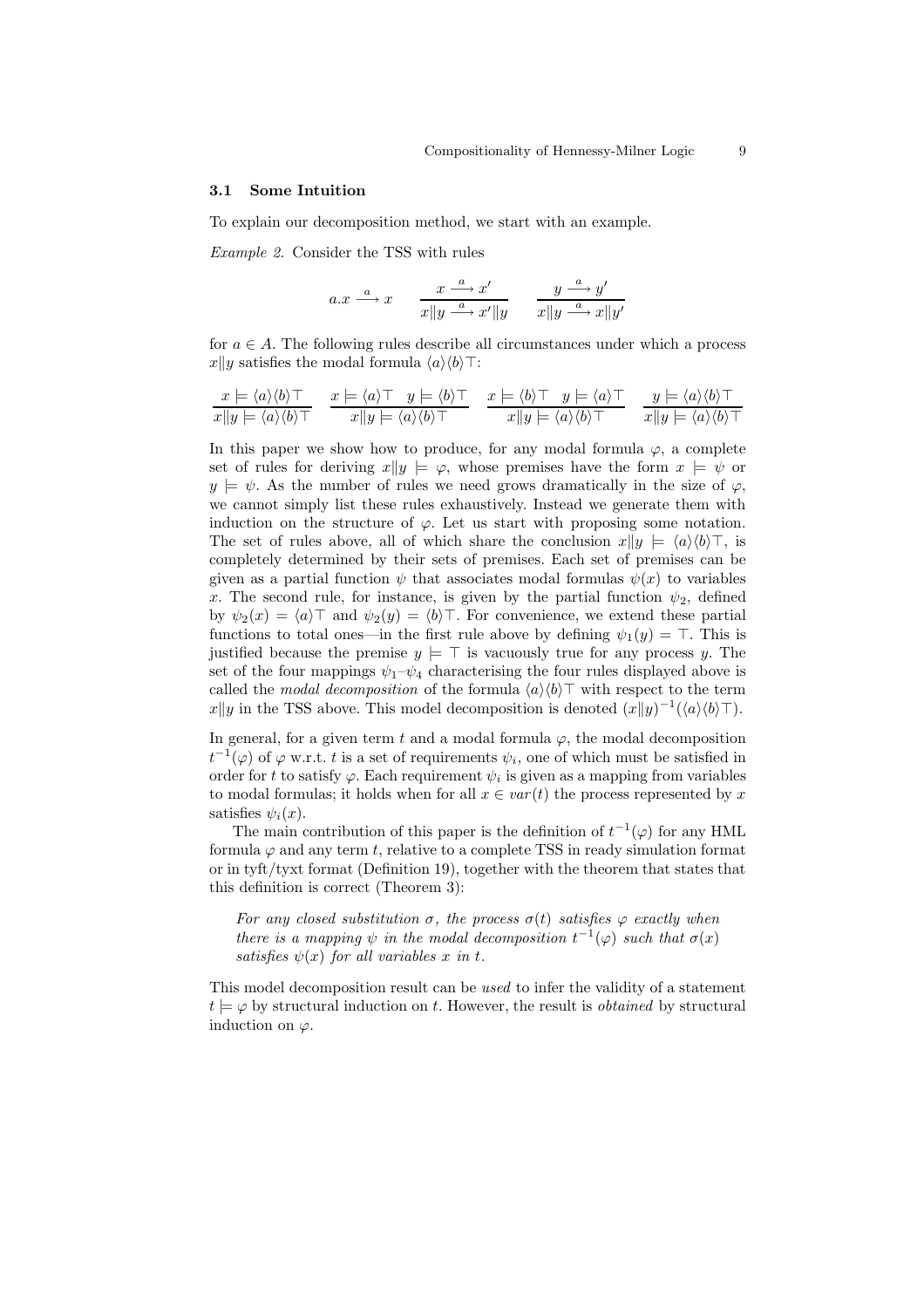#### 3.2 Ruloids for the Ready Simulation Format

In the decomposition of modal formulas, we need an important result from [5], where for any TSS  $P$  in ready simulation format a collection of pure nxytt rules, called P-ruloids, is constructed. We explain this construction on a rather superficial level; the precise transformation can be found in [5].

First P is converted to a TSS in pure ntyft format without lookahead. In this conversion from [14], free variables in a rule are replaced by closed terms, and if the source is of the form x then this variable is replaced by a term  $f(x_1, \ldots, x_n)$ for each  $f \in \Sigma$ . Next, using a construction from [9], left-hand sides of positive premises are reduced to variables. Roughly the idea is, given a premise  $f(t_1,\ldots,t_n) \stackrel{\alpha}{\longrightarrow} y$  in a rule r, and a rule  $\frac{g(t_1,\ldots,t_n)}{f(x_1,\ldots,x_n)\stackrel{\alpha}{\longrightarrow} t}$ , to transform r by replacing the aforementioned premise by  $H$ ,  $y$  by  $t$ , and the  $x_i$  by the  $t_i$ ; this is repeated (transfinitely) until all positive premises with a non-variable left-hand side have disappeared. The same idea will be applied in the proof of the forthcoming Proposition 3. In the final transformation step, rules with a negative conclusion  $t \stackrel{\alpha}{\rightarrow}$  are introduced. The motivation is that instead of the notion of well-founded provability of Def. 10, we want a more constructive notion, like the one of Def. 9, in which proof step 2 is cast as a special case of proof step 1. A rule r with a conclusion  $f(x_1, \ldots, x_n) \stackrel{\alpha}{\to}$  is obtained by picking one premise from each rule with a conclusion  $f(x_1, \ldots, x_n) \stackrel{\alpha}{\longrightarrow} t$ , and including the denial of each of the selected premises as a premise of  $r$ . For this last transformation it is essential that rules do not have lookahead.

The resulting TSS, which is in pure ntyft format without lookahead, is denoted by  $P^+$ . In [5] it is established that  $P^+ \vdash \alpha \Leftrightarrow P \vdash_{ws} \alpha$  for all closed literals  $\alpha$ . The notion of irredundant provability is adapted in a straightforward fashion to accommodate rules with a negative conclusion. P-ruloids are the pure nxytt rules without lookahead that are irredundantly provable from  $P^+$ . The following correspondence result from [5] between a TSS and its ruloids will play a crucial rôle in our decomposition method. It says that, provided we have enough variables to build ruloids, there is a well-supported proof from  $P$  of a transition  $p \stackrel{a}{\longrightarrow} q$ , with p a closed substitution instance of a term t, if and only if there is a proof of this transition that uses at the root a P-ruloid with source t.

Theorem 1 (Lemma 8.2 from [5], which is Lemma 13 in the report version of [5]). Let the set V of variables be infinite and satisfying  $|V| \ge |A|$ . Let  $P = (\Sigma, R)$  be a TSS in ready simulation format with  $|\Sigma| \leq |V|$ . Then  $P \vdash_{ws} \sigma(t) \stackrel{a}{\longrightarrow} p$  for  $t \in \mathbb{T}(\Sigma)$ ,  $p \in T(\Sigma)$  and  $\sigma$  a closed substitution, if and only if there are a P-ruloid  $\frac{H}{t-\gamma u}$  and a closed substitution  $\sigma'$  with  $P \vdash_{ws} \sigma'(\alpha)$ for  $\alpha \in H$ ,  $\sigma'(t) = \sigma(t)$  and  $\sigma'(u) = p$ .

### 3.3 Ruloids for the Tyft/Tyxt Format

In this section we construct ruloids for TSSs in tyft/tyxt format (see Theorem 2). We proceed in three steps. First any TSS in tyft/tyxt format is converted into a TSS in pure xyft format, applying a result from [9] (Proposition 2). Then we show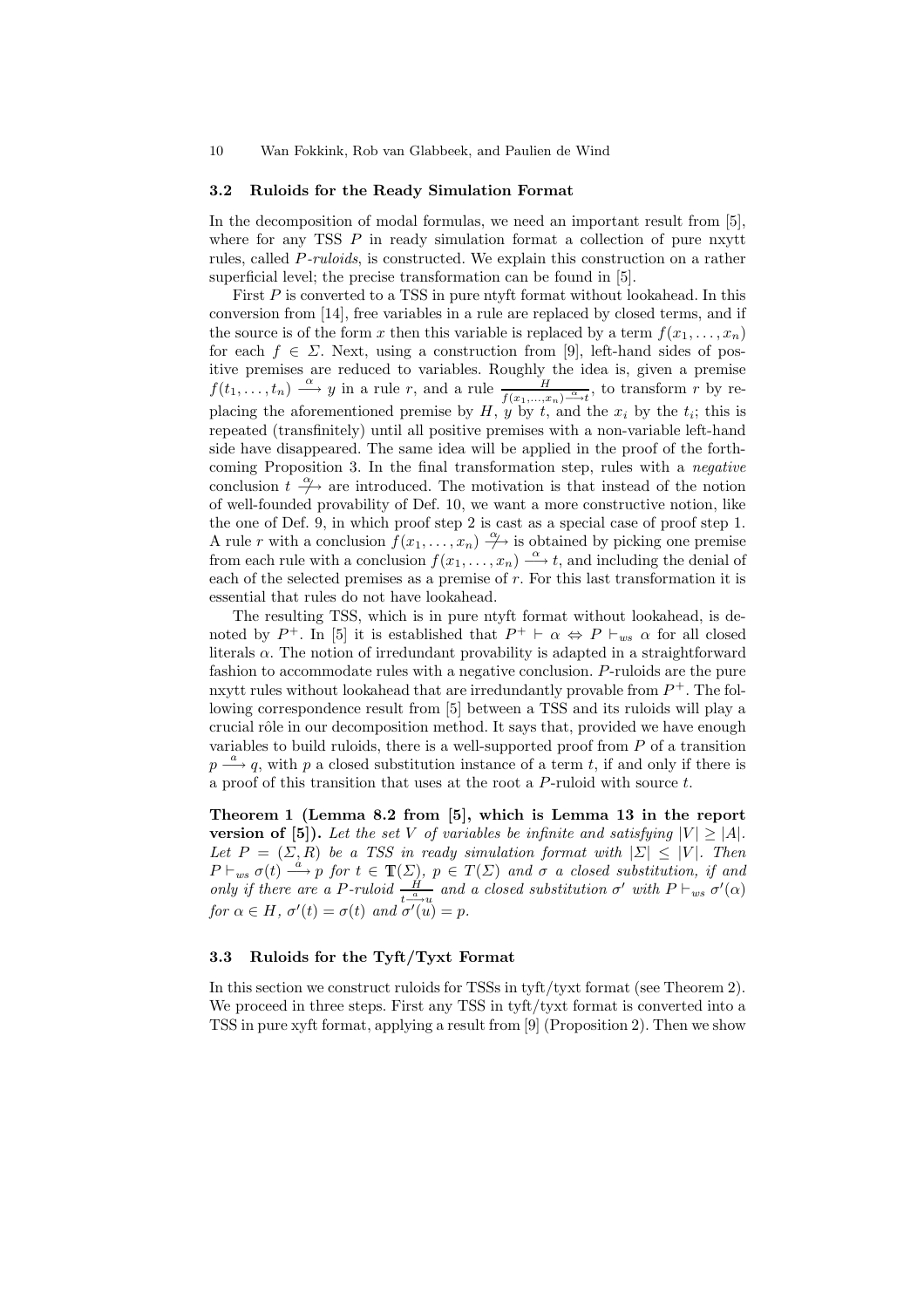that the pure xytt rules irredundantly provable from the resulting TSS satisfy all properties of ruloids, except for having bounded lookahead (Proposition 3). Finally we get rid of unbounded lookahead (Proposition 4).

**Proposition 2** ([9], Section 4). Let the set V of variables be infinite. For each TSS P in tyft/tyxt format there is a TSS Q in pure xyft format, such that  $P \vdash \alpha \Leftrightarrow Q \vdash \alpha$  for all closed positive literals  $\alpha$ .

**Proposition 3.** Let the set V of variables be infinite and satisfying  $|V| \ge |A|$ . Let  $P = (\Sigma, R)$  be a TSS in pure tyft format with  $|\Sigma| \leq |V|$ . Then  $P \vdash \sigma(t) \stackrel{a}{\longrightarrow} p$ for  $t \in \mathbb{T}(\Sigma)$ ,  $p \in T(\Sigma)$  and  $\sigma$  a closed substitution, if and only if there are a pure xytt rule  $\frac{H}{t-\frac{\alpha}{2}u}$  and a closed substitution  $\sigma'$  with  $P \vdash_{irr} \frac{H}{t-\frac{\alpha}{2}u}$  $\frac{H}{t-\Delta u}$ ,  $P \vdash \sigma'(\alpha)$  for  $\alpha \in H$ ,  $\sigma'(t) = \sigma(\overline{t})$  and  $\sigma'(u) = p$ .

Before giving the proof of this proposition, we simultaneously illustrate Theorem 1 and Proposition 3 through a TSS in pure tyft format without lookahead. It is based on an example in [9].

*Example 3.* (A fragment of CCS with replication). Let  $A$  be a set of names. The set  $\bar{\mathcal{A}}$  of co-names is given by  $\bar{\mathcal{A}} = {\bar{a} \mid a \in \mathcal{A}}$ , and  $\mathcal{L} = \mathcal{A} \cup \bar{\mathcal{A}}$  is the set of *visible actions*. The function  $\overline{\cdot}$  is extended to  $\mathcal{L}$  by declaring  $\overline{\overline{a}} = a$ . Furthermore  $A = \mathcal{L} \cup {\tau}$  is the set of actions. Note that  $\bar{\tau}$  is undefined.

The process algebra CCS has a constant 0, a unary operator a for  $a \in A$ , binary operators + and |, and a few constructs that are omitted here. In addition we consider the unary *replication operator* !. The TSS CCS! is given by the pure tyft rules without lookahead below; note that the rule for replication is not xyft. These rules are actually schemata, where a ranges over A.

$$
ax \xrightarrow{a} x \qquad \qquad \frac{x \xrightarrow{a} x'}{x + y \xrightarrow{a} x'} \qquad \qquad \frac{y \xrightarrow{a} y'}{x + y \xrightarrow{a} y'}
$$
\n
$$
\frac{x \xrightarrow{a} x'}{x + y \xrightarrow{a} x' + y} \qquad \frac{x \xrightarrow{a} x' \quad y \xrightarrow{a} y'}{x + y \xrightarrow{a} x' + y'} \qquad \frac{y \xrightarrow{a} y'}{x + y \xrightarrow{a} x + y'} \qquad \frac{|x + x \xrightarrow{a} x'}{|x \xrightarrow{a} x'|}
$$

We give an example application of Proposition 3, with  $t = (a0 + x)$ ,  $\sigma(x) = \bar{a}0$ and  $p = (a0 + \bar{a}0) | 0 | 0$ . Note that  $\sigma(t) \stackrel{\tau}{\longrightarrow} p$  is part of the transition relation.

Below we depict the construction of an irredundant proof of the pure xytt rule  $\frac{x \stackrel{\bar{a}}{\longrightarrow} x'}{\longleftarrow}$  $\frac{x}{\sqrt{1-(a(0+x))^2+(a(0+x))^2}}$ . Labels of the proof tree are obtained by

applying  $\rho$  to the conclusions of the rules in the structure below. Definition 9 of a proof tree does not specify the identity of the nodes that occur in the tree; it merely poses requirements on their labels. Following a convention from [9], we do not depict the hypothesis explicitly, and any other node we take to be an  $\alpha$ -conversion of the proof rule applied in that node to obtain its label from the labels of the nodes above it. By choosing the variables in all these rules to be disjoint, we can unite the substitutions applied in each of these nodes into one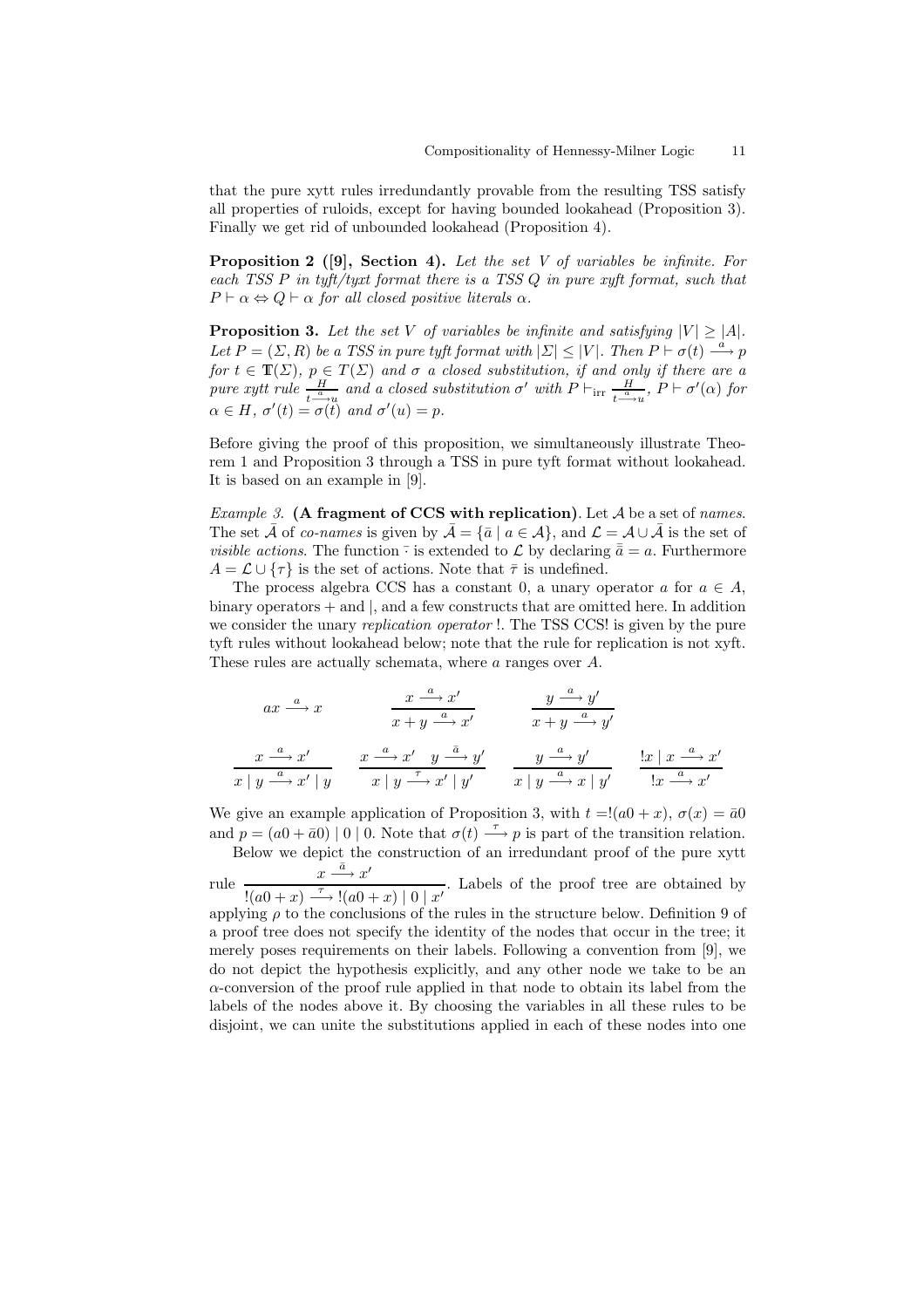global substitution  $\rho$ .

$$
as \xrightarrow{a} s
$$
\n
$$
\frac{u_1}{u_1 + u_2 \xrightarrow{a} u'_1}
$$
\n
$$
y_1 | v_2 \xrightarrow{a} v'_1
$$
\n
$$
v_2 | v'_2
$$
\n
$$
v_1 | v_2 | v'_2
$$
\n
$$
v_2 | v'_2
$$
\n
$$
v_1 | v'_2
$$
\n
$$
v_2 | v'_2
$$
\n
$$
v_1 | v'_2
$$
\n
$$
v_2 | v'_2
$$
\n
$$
v_1 | v'_2
$$
\n
$$
v_1 | v'_2
$$
\n
$$
v_1 | v'_2
$$
\n
$$
v_1 | v'_2
$$
\n
$$
v_1 | v'_2
$$
\n
$$
v_1 | v'_2
$$
\n
$$
v_1 | v'_2
$$
\n
$$
v_1 | v'_2
$$
\n
$$
v_1 | v'_2
$$
\n
$$
v_1 | v'_2
$$
\n
$$
v_1 | v'_2
$$
\n
$$
v_1 | v'_2
$$
\n
$$
v_1 | v'_2
$$
\n
$$
v_1 | v'_2
$$
\n
$$
v_1 | v'_2
$$
\n
$$
v_1 | v'_2
$$
\n
$$
v_1 | v'_2
$$
\n
$$
v_1 | v'_2
$$
\n
$$
v_1 | v'_2
$$
\n
$$
v_1 | v'_2
$$
\n
$$
v_1 | v'_2
$$
\n
$$
v_1 | v'_2
$$
\n
$$
v_1 | v'_2
$$
\n
$$
v_1 | v'_2
$$
\n
$$
v_1 | v'_2
$$
\n
$$
v_1 | v'_2
$$
\n
$$
v_1 | v'_2
$$
\n
$$
v_1 | v'_2
$$
\n
$$
v_1 | v'_2
$$
\n
$$
v_1 | v'_2
$$
\n
$$
v_1 | v'_2
$$
\n
$$
v_1 | v'_2
$$
\n
$$
v_1 | v'_2
$$
\n<math display="block</math>

Moreover,  $\sigma'(x) = \bar{a}0$  and  $\sigma'(x') = 0$ . Note that  $\sigma'(x \xrightarrow{\bar{a}} x') = \bar{a}0 \xrightarrow{\bar{a}} 0$  is part of the transition relation.

**Proof of Proposition 3:**  $\Leftarrow$  Suppose there are a pure xytt rule  $\frac{H}{t-\frac{a}{n}u}$  and a closed substitution  $\sigma'$ , with  $P \vdash_{irr} \frac{H}{\sigma}$  $\frac{H}{t-\alpha}$ ,  $P \vdash \sigma'(\alpha)$  for  $\alpha \in H$ ,  $\sigma'(t) = \sigma(t)$ and  $\sigma'(u) = p$ . Let  $\pi$  be an irredundant proof from P of  $\frac{H}{t-\mu}$ . Then a proof of  $\sigma(t) \stackrel{a}{\longrightarrow} p$  is obtained by taking  $\sigma'(\pi)$  and replacing each  $\sigma'(\alpha)$  for  $\alpha \in H$  by a proof of  $\sigma'(\alpha)$ .

 $\Rightarrow$  Let  $P \vdash \sigma(t) \stackrel{a}{\longrightarrow} p$ . First, suppose t is a variable. Let y be a different variable. By definition, the pure xytt rule  $\frac{t-4-y}{t-q}$  $\frac{t \rightarrow y}{t \rightarrow y}$  is irredundantly provable from P. Let  $\sigma'$  be a closed substitution with  $\sigma'(t) = \sigma(t)$  and  $\sigma'(y) = p$ . Clearly,  $P \vdash \sigma' (t \stackrel{a}{\longrightarrow} y).$ 

Next, suppose  $t = f(t_1, \ldots, t_{ar(f)})$ . We apply structural induction on a closed proof  $\pi$  from P of  $\sigma(t) \stackrel{a}{\longrightarrow} p$ . Let  $r \in R$  be the pure tyft rule and  $\rho$  with  $dom(\rho) = var(r)$  be the closed substitution used at the bottom of  $\pi$ , where r is of the form  $\frac{\{v_k \xrightarrow{c_k} y_k | k \in K\}}{\{(v_k \xrightarrow{c_k} v_k) \}}$  $\frac{\{v_k \longrightarrow y_k \mid \kappa \in \mathbb{A}\}}{f(x_1,...,x_{ar(f)}) \stackrel{a}{\longrightarrow} v}$ . Then  $\rho(x_i) = \sigma(t_i)$  for  $i \in \{1, \ldots, ar(f)\}, \rho(v) = p$ , and  $\rho(v_k) \xrightarrow{c_k} \rho(y_k)$  for  $k \in K$  are provable from P by means of strict subproofs of  $\pi$ .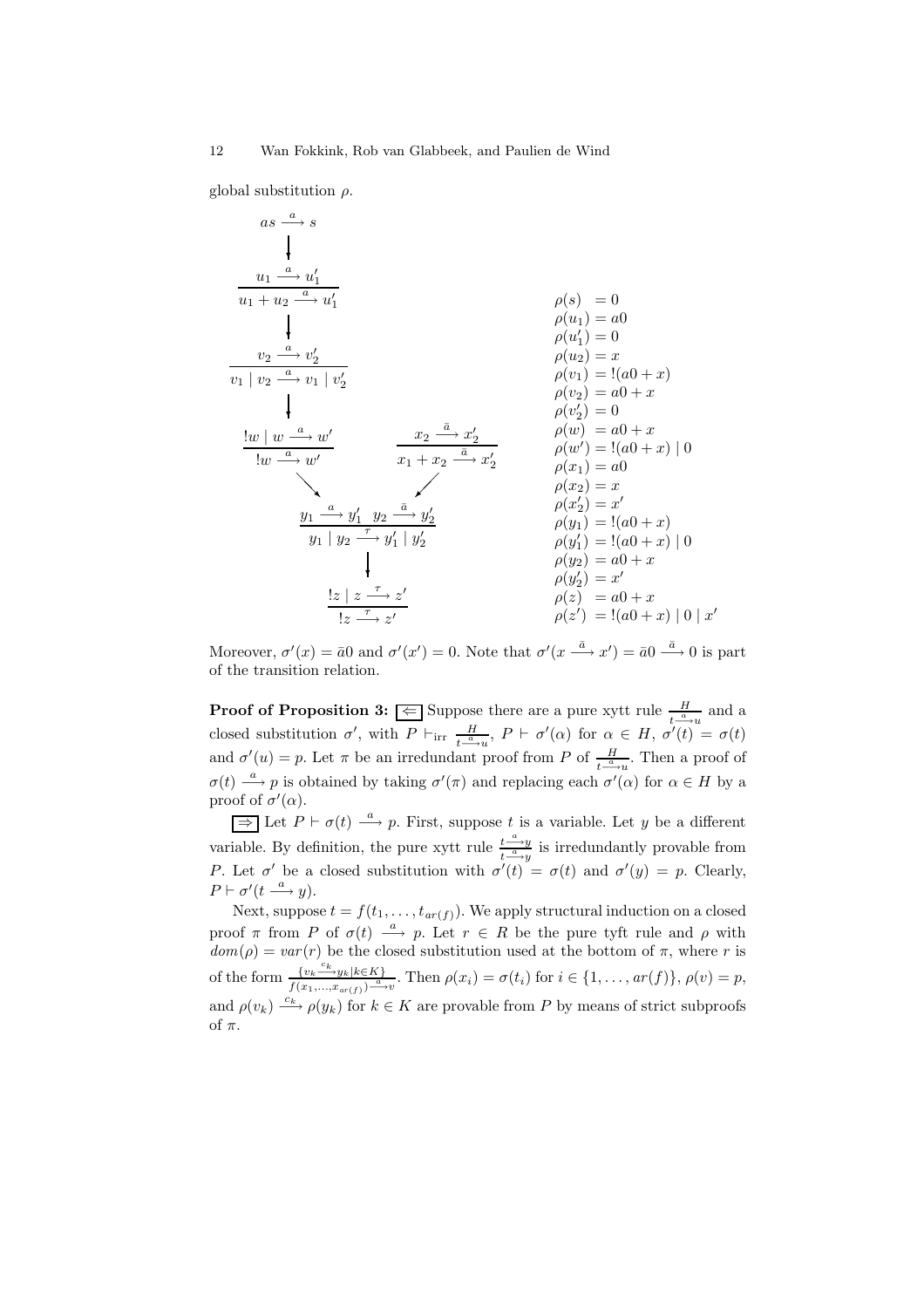We now show how to define two substitutions  $\rho_{\infty}$  and  $\sigma_{\infty}$ , and a pure xytt rule  $\frac{H}{t^{\frac{a}{a}}\gamma_{\infty}(v)}$  that is irredundantly provable from P, such that  $P \vdash \sigma_{\infty}(\alpha)$  for  $\alpha \in H$  and  $\sigma_{\infty}(t \stackrel{a}{\longrightarrow} \rho_{\infty}(v)) = \sigma(t) \stackrel{a}{\longrightarrow} p$ . The substitutions  $\rho_{\infty}$  and  $\sigma_{\infty}$  will be given as the "limits" of sequences of substitutions  $\rho_d$  and  $\sigma_d$ , and the set H will be defined in the process. We begin by inductively defining substitutions  $\rho_d$ and  $\sigma_d$  for  $d \in \mathbb{N}$ , such that

$$
dom(\rho_d) = \{ z \in var(r) \mid depth(z) \leq d \},\tag{1}
$$

$$
var(\rho_d(z)) \subseteq dom(\sigma_d) \text{ for } z \in dom(\rho_d), \text{ and } (2)
$$

$$
\sigma_d \rho_d(z) = \rho(z) \text{ for } z \in dom(\rho_d). \tag{3}
$$

Let  $\rho_0$  and  $\sigma_0$  be substitutions such that

$$
dom(\rho_0) = \{x_1, \dots, x_{ar(f)}\},\tag{4}
$$

$$
dom(\sigma_0) = var(t),\tag{5}
$$

$$
\rho_0(x_i) = t_i \text{ for } i \in \{1, ..., ar(f)\}, \text{ and}
$$
\n(6)

$$
\sigma_0(z) = \sigma(z) \text{ for } z \in var(t). \tag{7}
$$

Note that  $\sigma_0(z) \in T(\Sigma)$  for  $z \in dom(\sigma_0)$ .

Properties (1)–(3) hold for  $d = 0$ :  $dom(\rho_0) \stackrel{(4)}{=} \{z \in var(r) \mid depth(z) \leq 0\},$  $var(\rho_0(x_i)) \stackrel{(6)}{=} var(t_i) \subseteq var(t) \stackrel{(5)}{=} dom(\sigma_0)$  for  $i \in \{1, ..., ar(f)\}\$ , and  $\sigma_0 \rho_0(x_i) \stackrel{(6)}{=}$  $\sigma_0(t_i) \stackrel{(7)}{=} \sigma(t_i) = \rho(x_i) \text{ for } i \in \{1, ..., ar(f)\}.$ 

Suppose  $\rho_d$  and  $\sigma_d$  have been defined for some  $d \geq 0$ . According to Definition 15, for  $k \in K_d$  we have  $depth(v_k) = d$ , so  $P \vdash \sigma_d \rho_d(v_k) \stackrel{(1),(3)}{=} \rho(v_k) \stackrel{c_k}{\longrightarrow} \rho(y_k)$ by means of a strict subproof of  $\pi$ . By induction on the structure of  $\pi$  there are a pure xytt rule  $\frac{H_k}{\rho_d(v_k)\frac{c_k}{r}}$  and a closed substitution  $\sigma'_k$  with

$$
P \vdash_{\text{irr}} \frac{H_k}{\rho_d(v_k) \xrightarrow{c_k} u_k},\tag{8}
$$

$$
P \vdash \sigma'_k(\alpha) \text{ for } \alpha \in H_k,\tag{9}
$$

$$
\sigma'_k \rho_d(v_k) = \sigma_d \rho_d(v_k), \text{ and } \tag{10}
$$

$$
\sigma'_k(u_k) = \rho(y_k). \tag{11}
$$

We define the substitution  $\rho_{d+1}$  by:

$$
dom(\rho_{d+1}) = dom(\rho_d) \cup \{y_k \in var(r) \mid k \in K_d\},\tag{12}
$$

$$
\rho_{d+1}(z) = \rho_d(z) \text{ if } z \in dom(\rho_d), \text{ and} \tag{13}
$$

$$
\rho_{d+1}(y_k) = u_k \text{ for } k \in K_d. \tag{14}
$$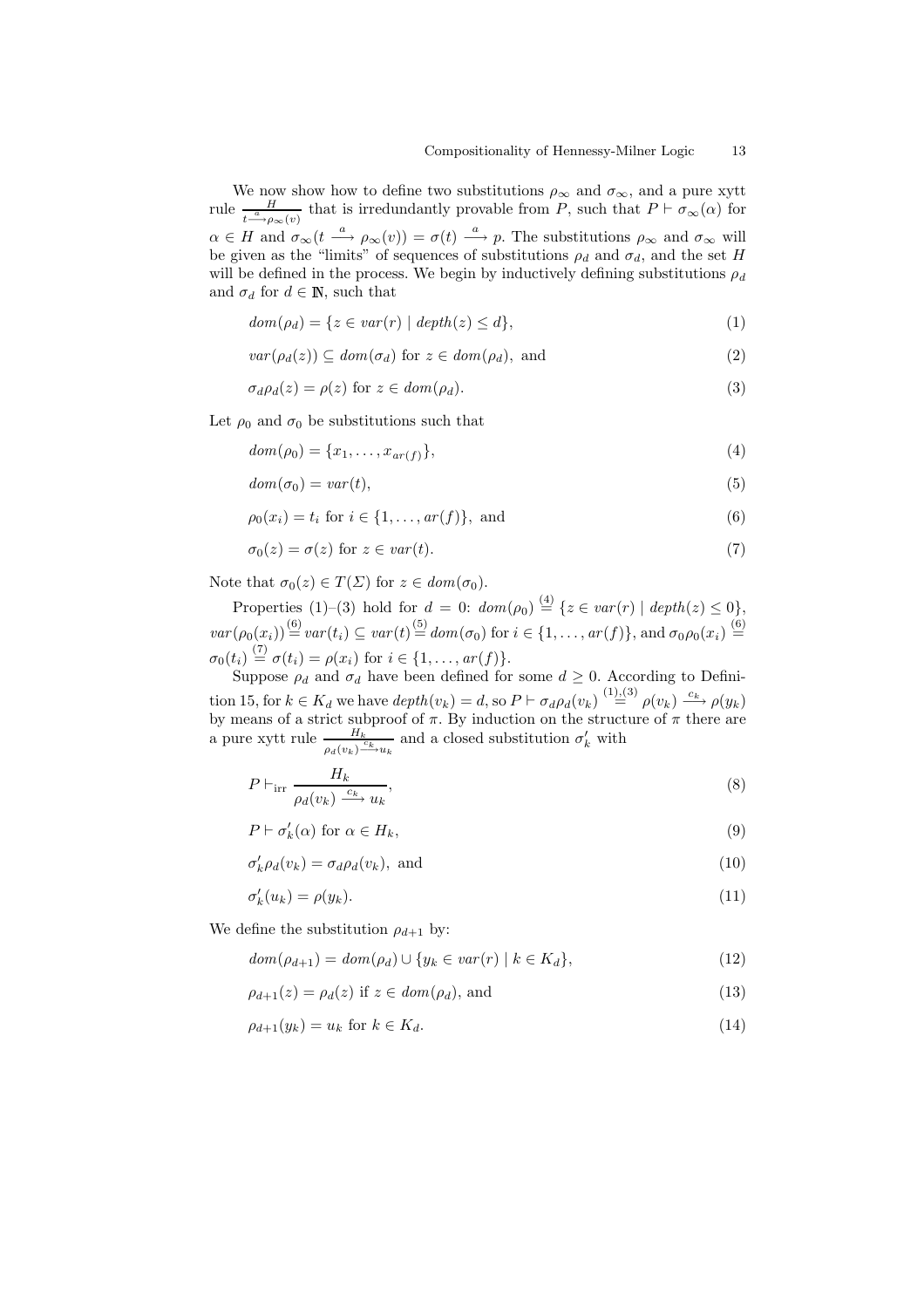Owing to the assumption that  $|\Sigma| \leq |V|$  and  $|A| \leq |V|$ , we can choose the sets  $rhs(H_k)$  for  $k \in K_d$  pairwise disjoint, and disjoint from  $dom(\sigma_d)$  (cf. Lemma 6.4 in [5], which is Lemma 6 in the report version of [5]). We define the substitution  $\sigma_{d+1}$  by:

$$
dom(\sigma_{d+1}) = dom(\sigma_d) \cup \bigcup_{k \in K_d} rhs(H_k), \tag{15}
$$

$$
\sigma_{d+1}(z) = \sigma_d(z) \text{ if } z \in dom(\sigma_d), \text{ and} \tag{16}
$$

$$
\sigma_{d+1}(z) = \sigma'_k(z) \text{ if } z \in \mathit{rhs}(H_k) \text{ for some } k \in K_d. \tag{17}
$$

Note that  $\sigma_{d+1}(z) \in T(\Sigma)$  for  $z \in dom(\sigma_{d+1})$ .

We proceed to prove  $(1)$ – $(3)$  for  $d+1$ , assuming by induction that they hold for d. First,  $dom(\rho_{d+1}) \stackrel{(12),(1)}{=} \{z \in var(r) \mid depth(z) \leq d+1\}.$  Next, we prove that  $var(\rho_{d+1}(z)) \subseteq dom(\sigma_{d+1})$  for  $z \in dom(\rho_{d+1})$ .

$$
- \text{ Let } z \in dom(\rho_d). \text{ Then } var(\rho_{d+1}(z)) \stackrel{(13)}{=} var(\rho_d(z)) \stackrel{(2)}{\subseteq} dom(\sigma_d) \stackrel{(15)}{\subseteq} dom(\sigma_{d+1}).
$$
  
\n
$$
- \text{ Let } z = y_k \text{ for some } k \in K_d. \text{ Then } var(\rho_{d+1}(z)) \stackrel{(14)}{=} var(u_k) \subseteq var(\rho_d(v_k)) \cup
$$
  
\n
$$
rhs(H_k) \text{ by the pureness of } \frac{H_k}{\rho_d(v_k) \stackrel{(15)}{=} u_k}. \text{ We have } var(v_k) \stackrel{(1)}{\subseteq} dom(\rho_d), \text{ so}
$$
  
\n
$$
var(\rho_d(v_k)) \stackrel{(2)}{\subseteq} dom(\sigma_d) \stackrel{(15)}{\subseteq} dom(\sigma_{d+1}). \text{ Further, } rhs(H_k) \stackrel{(15)}{\subseteq} dom(\sigma_{d+1}).
$$
  
\nFinally, we prove that  $\sigma_{k+1}(z) = a(z) \text{ for } z \in dom(a_{k+1})$ .

Finally, we prove that  $\sigma_{d+1}\rho_{d+1}(z) = \rho(z)$  for  $z \in dom(\rho_{d+1})$ .

- Let  $z \in dom(\rho_d)$ . Then  $\sigma_{d+1}\rho_{d+1}(z) \stackrel{(13)}{=} \sigma_{d+1}\rho_d(z) \stackrel{(2),(16)}{=} \sigma_d\rho_d(z) \stackrel{(3)}{=} \rho(z)$ .
- Let  $z = y_k$  for some  $k \in K_d$ . Let  $w \in var(\rho_d(v_k))$ . Then  $w \stackrel{(2)}{\in} dom(\sigma_d)$ , and hence  $\sigma_{d+1}(w) \stackrel{(16)}{=} \sigma_d(w)$ . Since  $\sigma'_k \rho_d(v_k) \stackrel{(10)}{=} \sigma_d \rho_d(v_k)$ , it follows that  $\sigma_d(w) = \sigma'_k(w)$ . Hence

$$
\sigma_{d+1}(w) = \sigma'_k(w), \text{ if } w \in \text{var}(\rho_d(v_k)) \text{ for some } k \in K_d. \tag{18}
$$

By the pureness of  $\frac{H_k}{\rho_d(v_k)\frac{c_k}{\cdots}u_k}$ , we have  $var(u_k) \subseteq var(\rho_d(v_k)) \cup rhs(H_k)$ , so  $\sigma_{d+1}\rho_{d+1}(z) \stackrel{(14)}{=} \sigma_{d+1}(u_k) \stackrel{(17),(18)}{=} \sigma'_k(u_k) \stackrel{(11)}{=} \rho(z).$ 

Hence, (1)-(3) hold for  $d+1$ .

Now we define a substitution  $\rho_{\infty}$  with  $dom(\rho_{\infty}) = var(r)$  as the limit of the  $\rho_d$ , so

$$
\rho_{\infty}(z) = \rho_d(z) \text{ for } z \in dom(\rho_d) \text{ and } d \in \mathbb{N}.
$$
\n(19)

Let  $H = \bigcup_{k \in K} H_k$ . We define a closed substitution  $\sigma_{\infty}$  that behaves as the limit of the  $\sigma_d$  on variables from  $var(t) \cup$  rhs(H) and maps all other variables to arbitrary closed terms.

$$
\sigma_{\infty}(z) = \sigma_d(z) \text{ for } z \in \text{dom}(\sigma_d) \text{ and } d \in \mathbb{N}.
$$
\n(20)

The substitutions  $\rho_{\infty}$  and  $\sigma_{\infty}$  are well-defined, owing to (13) and (16). We verify that the rule  $\frac{H}{t-\mu_{\infty}(v)}$  together with the closed substitution  $\sigma_{\infty}$  satisfies the desired properties.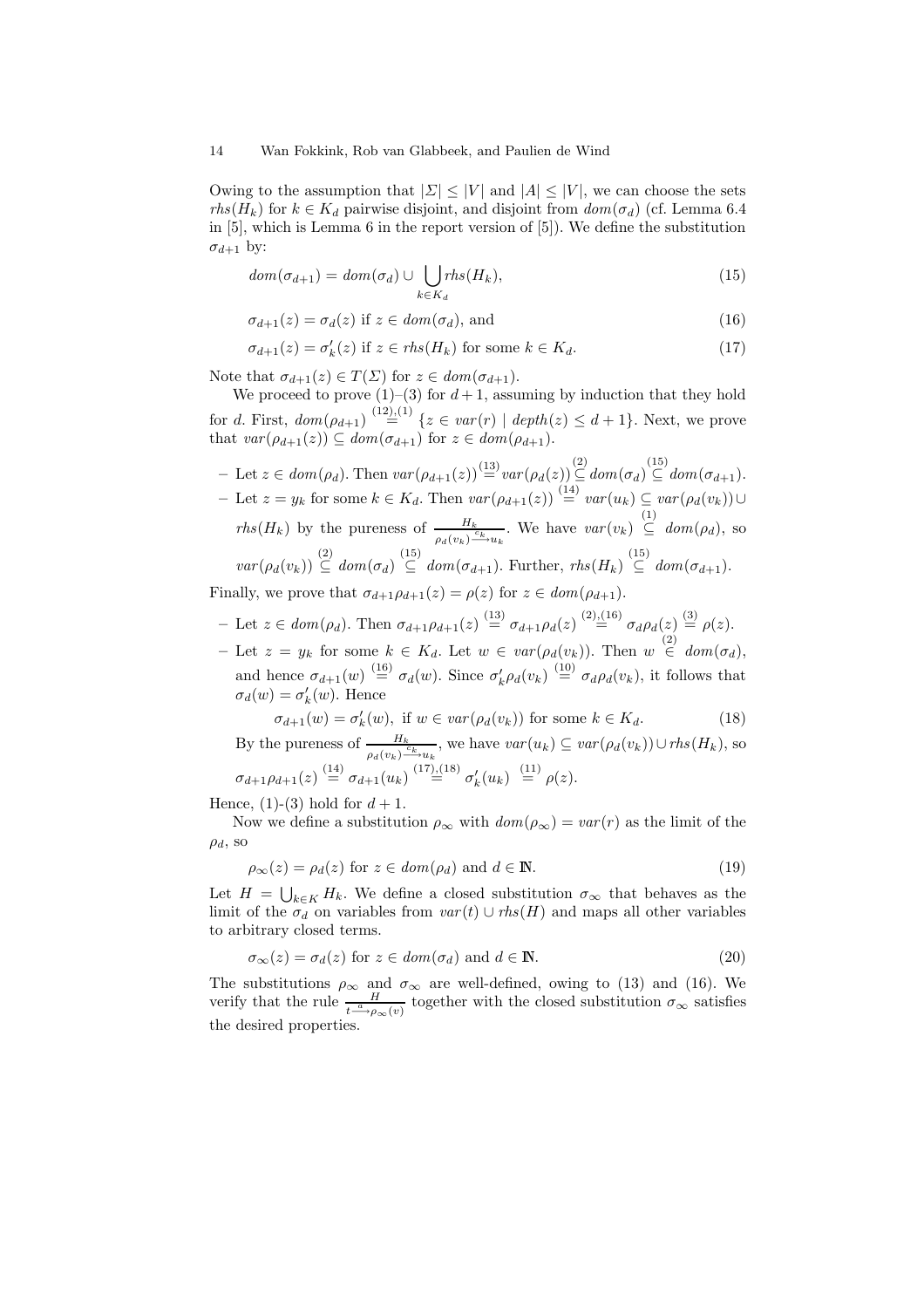$\frac{H}{a}$  $\frac{H}{t \longrightarrow \rho_{\infty}(v)}$  is pure xytt:

The right-hand sides of the positive premises in any  $H_k$  are distinct variables. By construction, these sets of variables (one for every  $k \in K$ ) are pairwise disjoint, and disjoint from  $var(t)$ . Furthermore, the left-hand sides of the premises in any  $H_k$  are variables. This makes  $\frac{H}{t-\rho_{\infty}(v)}$  an xytt rule.

We prove that this rule does not contain free variables. We consider two cases:

• z is the left-hand side of a premise in  $H_k$  for some  $k \in K$  and  $z \notin \mathit{rhs}(H)$ . Since  $\frac{H_k}{\rho_\infty(v_k)\frac{c_k}{\cdots}u_k}$  is pure,  $z \in var(\rho_\infty(v_k)).$ 

$$
\bullet
$$
  $z \in var(\rho_{\infty}(v)).$ 

Since  $var(\rho_{\infty}(w)) \stackrel{(2)}{\subseteq} dom(\sigma_{\infty}) \stackrel{(5),(15)}{=} var(t) \cup rhs(H)$  for  $w \in var(r)$ , in either case  $z \in var(t) \cup rhs(H)$ .

We prove that  $\frac{H}{t-\mu}$ <sub>o∞(v)</sub> is well-founded. Let  $y \in \textit{lhs}(H_k) \cap \textit{rhs}(H_\ell)$  with  $k \in K_d$ ,  $\ell \in K_e$  and  $k \neq \ell$ . We prove that  $e < d$ . Since  $\frac{H}{t-\ell}$  is xytt and  $y \in \mathit{rhs}(H_\ell)$ , it follows that  $y \notin \mathit{rhs}(H_k)$  and  $y \notin \mathit{var}(t)$ . Since  $\frac{H_k}{\rho_\infty(v_k)\frac{c_k}{\rho_w}}$ is pure and  $y \in \text{lh}_s(H_k) \backslash \text{rhs}(H_k)$ , we have  $y \in \text{var}(\rho_\infty(v_k))$ . This implies that y ∈ var (ρd(vk)) (2) ⊆ dom(σd) (5),(15) ⊆ var (t) ∪ [  $k' \in K_{d-1} \cup ... \cup K_0$  $rhs(H_{k'})$ . Since

 $y \notin var(t)$  and  $y \in rhs(H_\ell)$  with  $\ell \in K_e$  we have  $e \in \{0, ..., d - 1\}$  and thus  $e < d$ . Thus, if  $\langle x, y \rangle$  and  $\langle y, z \rangle$  are edges in the dependency graphs of respectively  $H_\ell$  with  $\ell \in K_e$  and  $H_k$  with  $k \in K_d$  and  $k \neq \ell$ , then  $e < d$ . Moreover, well-foundedness of the rules  $\frac{H_k}{\rho_{\infty}(v_k)\frac{c_k}{r}u_k}$  for  $k \in K$  implies that their dependency graphs do not contain infinite backward chains. Hence, the dependency graph of  $H$  does not contain an infinite backwards chain of edges either. Therefore,  $\frac{H}{t^{\alpha} \to \rho_{\infty}(v)}$  is well-founded.

 $- P \vdash_{irr} \frac{H}{t^{a} \cdot \epsilon}$  $\frac{H}{t\longrightarrow\rho_{\infty}(v)}$ :

Since  $r \in R$ , we have  $P \vdash_{irr} \rho_{\infty}(r) \stackrel{(6),(14)}{=} \frac{\{\rho_{\infty}(v_k) \stackrel{c_k}{\longrightarrow} u_k | k \in K\}}{\prod_{i=1}^n \rho_{\infty}(r)}$  $\frac{v_k}{t-\theta}\to \frac{u_k}{\theta}$ . Furthermore,  $P \vdash^{\text{(8)}}_{\text{irr}} \frac{H_k}{\sqrt{1-\frac{1}{2}}}$  $\frac{H_k}{\rho_\infty(v_k)\frac{c_k}{w_k}}$  for  $k \in K$ . As  $H = \bigcup_{k \in K} H_k$ , it follows that  $P \vdash_{irr}$  $\frac{H}{\longrightarrow \rho_{\infty}(v)}.$ 

$$
- P + \overset{t \xrightarrow{\alpha}}{\sigma_{\infty}} (\alpha) \text{ for } \alpha \in H:
$$

Let  $\alpha \in H$ . Then there is a  $k \in K$  such that  $\alpha \in H_k$ , so  $k \in K_d$  for some  $d \geq 0$ . By the pureness of  $\frac{H_k}{\rho_d(v_k)^{\frac{c_k}{c_{k+1}}}}$ , it follows that  $var(\alpha) \subseteq var(\rho_d(v_k)) \cup$  $var(rhs(H_k)),$  so  $P \stackrel{(9)}{\vdash} \sigma'_k(\alpha) \stackrel{(17),(18)}{=} \sigma_{d+1}(\alpha) \stackrel{(20)}{=} \sigma_{\infty}(\alpha)$ .  $- \sigma_{\infty}(t) \stackrel{(7)}{=} \sigma(t).$  $-\sigma_{\infty}\rho_{\infty}(v) \stackrel{(3)}{=} \rho(v) = p.$ 

We have now obtained the required ruloids, except that we still have to get rid of unbounded lookahead. We will do this by replacing any ruloid by one with bounded lookahead.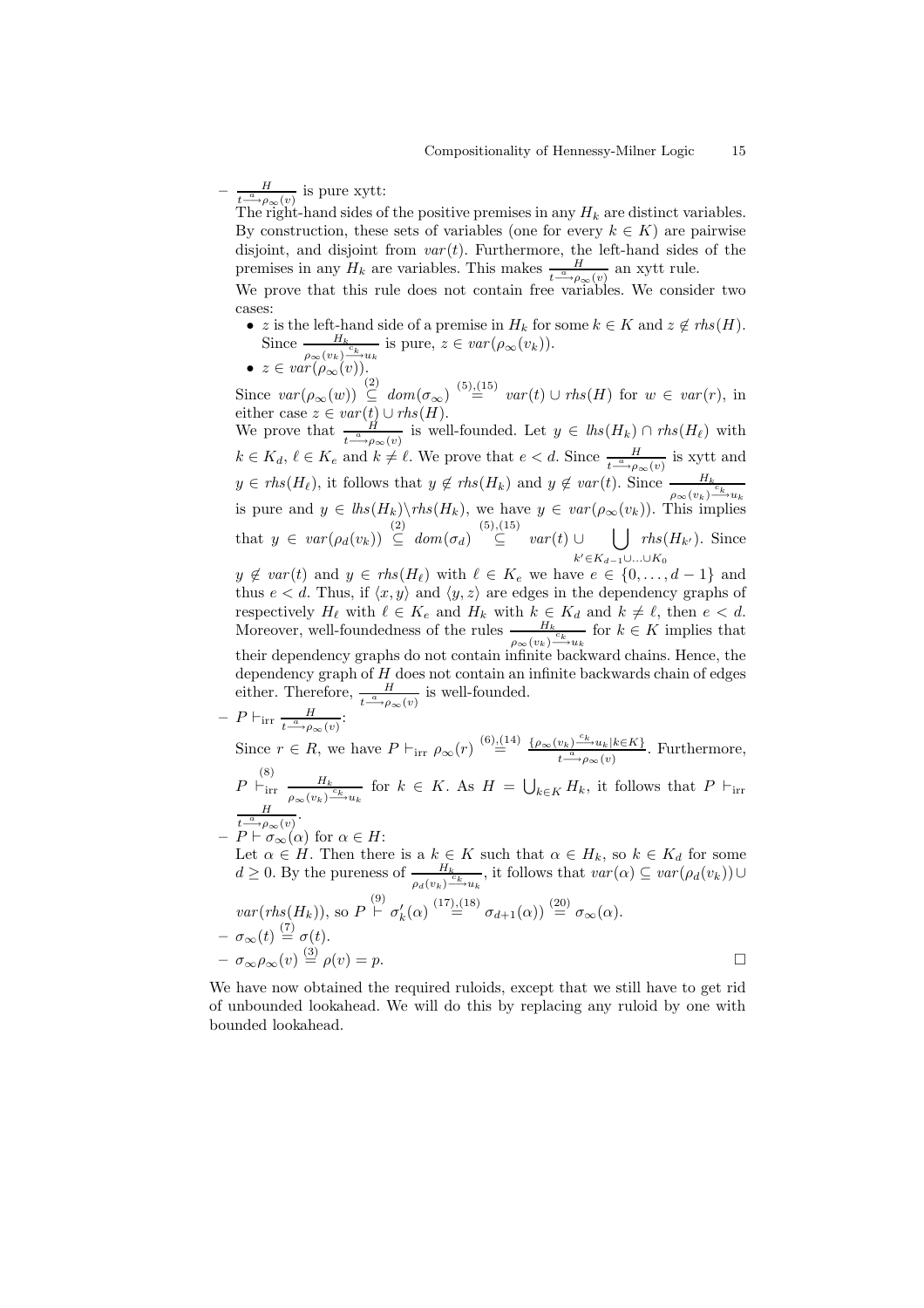**Definition 17 (replacement).** We say that a transition rule  $r$  can be replaced by a transition rule  $s$  if  $r$  is a substitution instance of  $s$  and for any closed substitution instance  $\frac{K}{\alpha}$  of s there is a closed substitution instance  $\frac{H}{\alpha}$  of r such that  $H \subseteq K$ .

Note that if a transition rule  $r$  can be replaced by a transition rule  $s$ , the TSSs  $(\Sigma, R \cup \{r\})$  and  $(\Sigma, R \cup \{s\})$  specify the same transition relation.

The following proposition requires an abundance of variables. Whereas for Theorem 1 and Propositions 2 and 3 we merely needed infinitely many variables and  $|V| > |A| + |\Sigma|$ , here we need uncountably many variables and  $|V| > |\Sigma|$ , so that we have  $|V| > |T(\Sigma)|$ .

**Proposition 4.** Suppose V is uncountable and  $|\Sigma| < |V|$ . Any pure xytt rule r can be replaced by a pure xytt rule s with bounded lookahead with the same conclusion.

**Proof:** Let  $r = \frac{H}{\alpha}$ . Let  $\kappa$  be an infinite cardinal, such that  $|T(\Sigma)| < \kappa \leq |V|$ , and let  $\mathcal{O}_{\kappa}$  denote the set of sequences of strictly decreasing ordinals that have a cardinality smaller than  $\kappa$ . Let  $V(r)$  denote the finite set of variables  $y_0$  such that r has premises  $y_0 \stackrel{a_1}{\longrightarrow} y_1 \stackrel{a_2}{\longrightarrow} \cdots \stackrel{a_n}{\longrightarrow} y_n$  for  $n \geq 0$  with  $y_n$  occurring in  $\alpha$ , and let  $U(r)$  be the set of all other variables occurring in r. For every variable  $x \in U(r)$  and  $\eta \in \mathcal{O}_{\kappa}$ , pick a distinct variable  $x_{\eta} \in V$  not occurring in r. This is possible because  $|\mathcal{O}_{\kappa}| = \kappa$ . Let  $s = \frac{K}{\alpha}$  with

$$
K = \{x \xrightarrow{a} y \mid (x \xrightarrow{a} y) \in H, y \in V(r)\} \cup
$$
  
\n
$$
\{x \xrightarrow{a} y_{\lambda} \mid (x \xrightarrow{a} y) \in H, x \in V(r), y \in U(r), \lambda < \kappa\} \cup
$$
  
\n
$$
\{x_{\eta} \xrightarrow{a} y_{\eta\lambda} \mid (x \xrightarrow{a} y) \in H, x \in U(r), \eta, \eta\lambda \in \mathcal{O}_{\kappa}\}.
$$

By definition  $s$  is an xytt rule, and if  $r$  is pure then so is  $s$ . As there are only finitely many variables occurring in  $\alpha$ , and there is no infinite chain of strictly decreasing ordinals, the rule s has bounded lookahead. It remains to be shown that  $r$  can be replaced by  $s$ .

First of all the substitution  $\xi$  given by  $\xi(x_n) = x$  for all  $x \in U(r)$  and  $\eta \in \mathcal{O}_{\kappa}$ shows that  $r$  is a substitution instance of  $s$ .

Now consider a closed substitution  $\sigma$ . We need to define a closed substitution  $\rho$ , such that  $\rho(H) \subseteq \sigma(K)$  and  $\rho(\alpha) = \sigma(\alpha)$ . For  $x \in V(r)$  let  $\rho(x) = \sigma(x)$ . Since  $x \in V(r)$  for  $x \in var(\alpha)$ ,  $\rho(\alpha) = \sigma(\alpha)$ . Define the *relative depth rd*(x) of variables  $x \in var(r)$  by

$$
rd(x) = 0 \qquad \text{for } x \in V(r)
$$
  
 
$$
rd(y) = rd(x) + 1 \text{ for } y \in U(r) \text{ and } (x \xrightarrow{a} y) \in H.
$$

As in Definition 15 this is well-defined because  $r$  is well-founded. With induction on the relative depth of  $x \in U(r)$  we are going to define  $\rho(x)$  and  $S_x \subseteq$  $\{\eta \in \mathcal{O}_{\kappa} \mid \sigma(x_{\eta}) = \rho(x)\}\$  such that  $|\{\lambda < \kappa \mid \exists \eta \in \mathcal{O}_{\kappa} : \eta \lambda \in S_x\}| = \kappa$ .

Base case: Let  $x \in V(r)$ ,  $y \in U(r)$  and  $(x \stackrel{a}{\longrightarrow} y) \in H$ . As  $|T(\Sigma)| < \kappa$ , there must be a set  $S \subseteq {\{\lambda \mid \lambda < \kappa\}}$  with  $|S| = \kappa$  and  $\sigma(y_{\lambda}) = \sigma(y_{\lambda'})$  for  $\lambda, \lambda' \in S$ .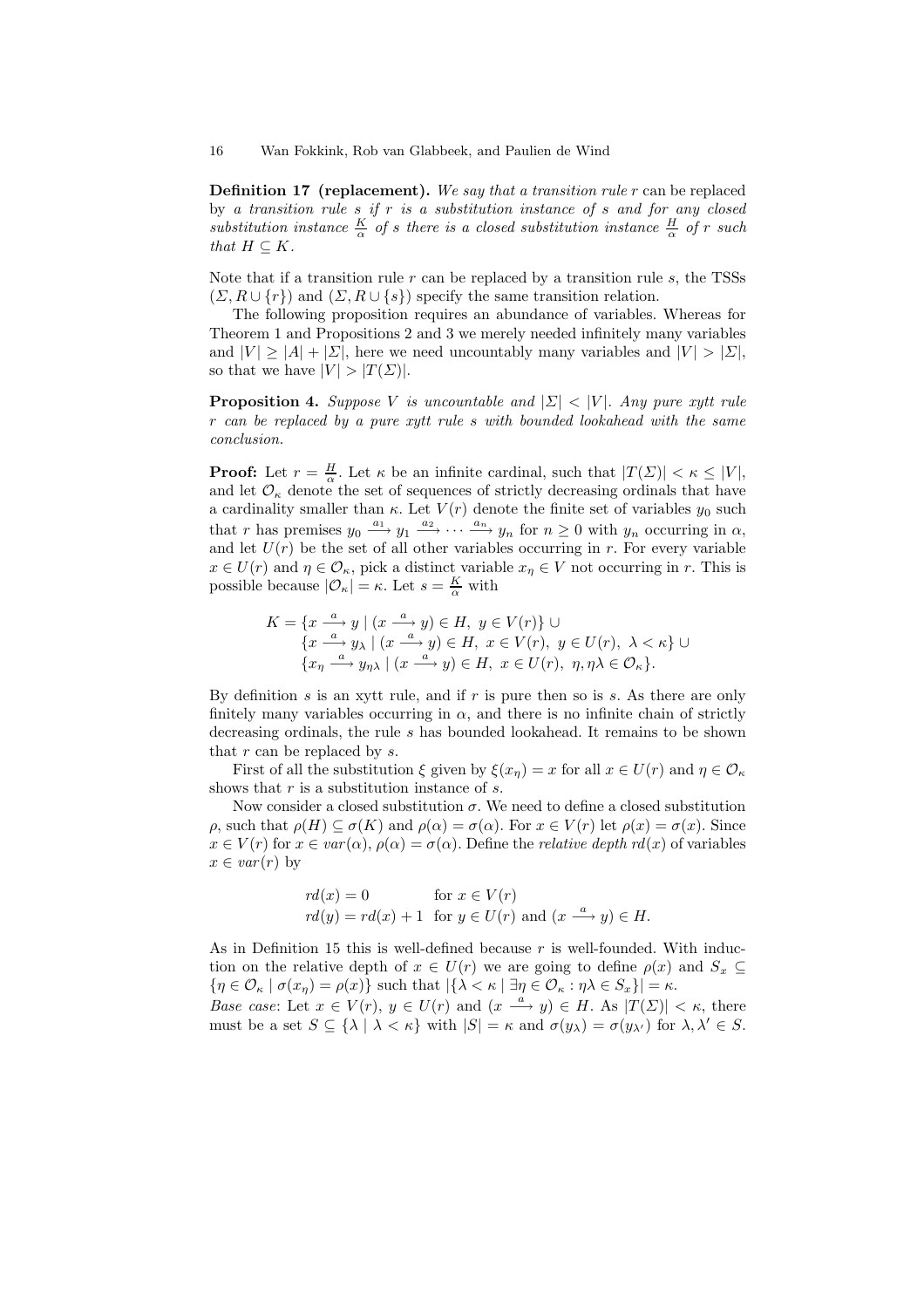Let  $\rho(y) = \sigma(y_\lambda)$  for some  $\lambda \in S$ . We define  $S_y = S$ . Then we have  $\rho(x \stackrel{a}{\longrightarrow} y) =$  $\sigma(x \stackrel{a}{\longrightarrow} y_\lambda) \in \sigma(K)$  for  $\lambda \in S_y$  and  $|\{\lambda \leq \kappa \mid \exists \eta \in \mathcal{O}_\kappa : \eta \lambda \in S_y\}| = |S_y| = \kappa$ . Induction step: Let  $x \in U(r)$ ,  $\rho(x)$  is already defined, and  $(x \stackrel{a}{\longrightarrow} y) \in H$ . As  $|\{\lambda < \kappa \mid \exists \eta \in \mathcal{O}_{\kappa} : \eta \lambda \in S_x\}| = \kappa$  and hence  $|\{\nu \mid \exists \eta \lambda \in S_x : \nu \langle \lambda \rangle\}| = \kappa$ , whereas  $|T(\Sigma)| < \kappa$ , there must be a set  $S' \subseteq \{ \eta \nu \in \mathcal{O}_{\kappa} \mid \eta \in S_x \}$  with  $|\{\nu < \kappa \mid \exists \eta \in \mathcal{O}_\kappa : \eta \nu \in S'\}| = \kappa \text{ and } \sigma(y_\eta) = \sigma(y_{\eta'}) \text{ for } \eta, \eta' \in S'.$  Let  $\rho(y) = \sigma(y_{\eta\nu})$  for some  $\eta\nu \in S'$ . We define  $S_y = S'$ . Then we have  $\rho(x \stackrel{a}{\longrightarrow} y) =$  $\sigma(x_n \stackrel{a}{\longrightarrow} y_{\eta\nu}) \in \sigma(K)$  for  $\eta\nu \in S_y$ . Hence,  $\rho(H) \subseteq \sigma(K)$ . So r can be replaced by  $s$ .

In the following definition of a ruloid and the forthcoming Theorems 2 and 3 we assume the existence of sufficiently many variables (satisfying the conditions of Propositions 3 and 4). However, this assumption will be discharged in Section 3.5, showing that our mail result (Theorem 3) will hold regardless.

**Definition 18 (ruloid).** Let  $P$  be a TSS in tyft/tyxt format. According to Proposition 2 there is a TSS Q in pure xyft format, such that  $P \vdash \alpha \Leftrightarrow Q \vdash \alpha$ for all closed positive literals  $\alpha$ . The set of P-ruloids is obtained by first taking the set of pure xytt rules, irredundantly provable from Q, and next replacing each of these pure xytt rules by one with bounded lookahead, using Proposition 4.

**Theorem 2.** Suppose V is uncountable and  $|A| \leq |V|$ . Let  $P = (\Sigma, R)$  be a TSS in tyft/tyxt format with  $|\Sigma| < |V|$ . Then  $P \vdash \sigma(t) \stackrel{a}{\longrightarrow} p$  for  $t \in \mathbb{T}(\Sigma)$ ,  $p \in T(\Sigma)$ and  $\sigma$  a closed substitution, if and only if there are a P-ruloid  $\frac{H}{t-\gamma u}$  and a closed substitution  $\sigma'$  with  $P \vdash \sigma'(\alpha)$  for  $\alpha \in H$ ,  $\sigma'(t) = \sigma(t)$  and  $\sigma'(u) = p$ .

**Proof:** According to Proposition 2 there is a TSS Q in pure xyft format, such that  $P \vdash \alpha \Leftrightarrow Q \vdash \alpha$  for all closed positive literals  $\alpha$ .

 $\Rightarrow$  Suppose  $P \vdash \sigma(t) \stackrel{a}{\longrightarrow} p$ . Then  $Q \vdash \sigma(t) \stackrel{a}{\longrightarrow} p$ . According to Proposition 3 ( $\Rightarrow$ ), there are a pure xytt rule  $\frac{G}{t-\frac{a}{2}}$  and a closed substitution  $\sigma'$  with  $Q \vdash_{\text{irr}} \frac{G}{I-a}$  $\frac{G}{t-\alpha}$ ,  $Q \vdash \sigma'(\alpha)$  for  $\alpha \in G$ ,  $\sigma'(t) = \sigma(t)$  and  $\sigma'(u) = p$ . Replace  $\frac{G}{t-\alpha}$ by the P-ruloid  $\frac{H}{t-\lambda}$ , using Proposition 4. According to Definition 17, there is a substitution  $\sigma''$  such that  $\sigma''(\frac{H}{\sigma^a})$  $\frac{H}{t^{\frac{\alpha}{-\alpha}u}} = \frac{G}{t^{\frac{\alpha}{-\alpha}u}}$ . Hence  $Q \vdash \sigma' \sigma''(\alpha)$  for  $\alpha \in H$ ,  $\sigma''(t) = t$  and  $\sigma''(u) = u$ . Thus for the P-ruloid  $\frac{H}{t-\gamma u}$  and the closed substitution  $\sigma'\sigma''$  we have  $P \vdash \sigma'\sigma''(\alpha)$  for  $\alpha \in H$ ,  $\sigma'\sigma''(\tilde{t}) = \sigma'(t) = \sigma(t)$  and  $\sigma'\sigma''(u) = \sigma'(u) = p.$ 

 $\frac{L}{\sqrt{2}}$  Suppose there are a P-ruloid  $\frac{H}{t-\frac{a}{q}}$  and a closed substitution  $\sigma'$  with  $P \vdash \sigma'(\alpha)$  for  $\alpha \in H$ ,  $\sigma'(t) = \sigma(t)$  and  $\sigma'(\tilde{u}) = p$ . Then  $Q \vdash \sigma'(\alpha)$  for  $\alpha \in H$ .<br>  $\frac{H}{du}$  is a replacement of a pure yett rule  $\frac{G}{du}$  irredundantly provable from O  $\frac{H}{t-\frac{a}{\cdots}u}$  is a replacement of a pure xytt rule  $\frac{G}{t-\frac{a}{\cdots}u}$  irredundantly provable from Q. According to Definition 17, for  $\sigma'(\frac{H}{\sigma^2})$  $\frac{H}{t-\alpha}$ ) there is a closed substitution  $\sigma''$  such that  $\sigma''(G) \subseteq \sigma'(H)$ ,  $\sigma''(t) = \sigma'(t)$  and  $\sigma''(u) = \sigma'(u)$ . Since  $Q \vdash \sigma'(\alpha)$  for  $\alpha \in H$ , we have  $Q \vdash \sigma''(\alpha)$  for  $\alpha \in G$ . Thus according to Proposition 3 ( $\Leftarrow$ ) we have  $Q \vdash \sigma(t) \stackrel{a}{\longrightarrow} p$ , so  $P \vdash \sigma(t) \stackrel{a}{\longrightarrow} p$ .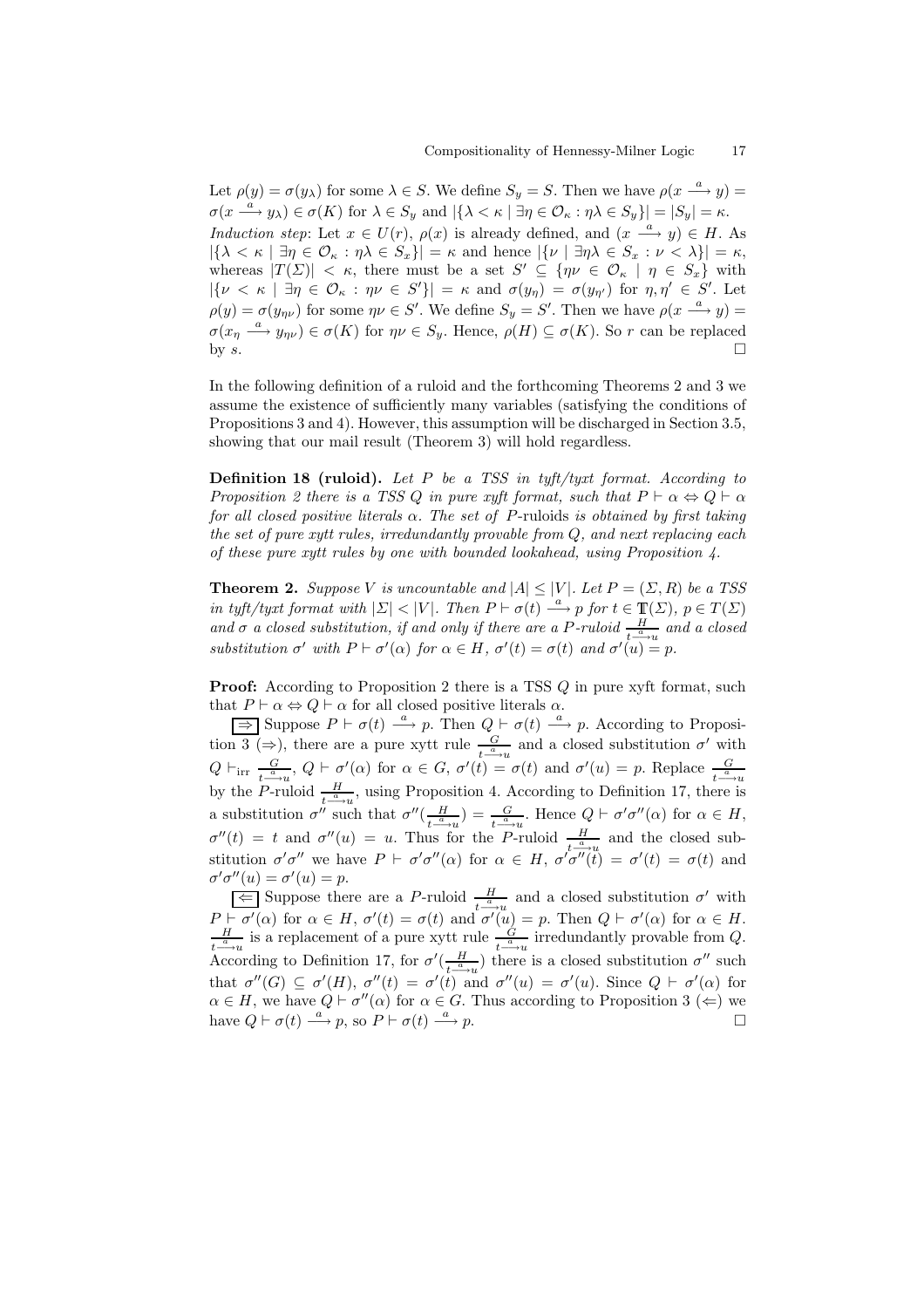#### 3.4 Decomposition of HML Formulas

Given a TSS  $P = (\Sigma, R)$  in tyft/tyxt format or in ready simulation format, the following definition assigns to each term  $t \in \mathbb{T}(\Sigma)$  and each observation  $\varphi \in \mathbb{Q}$  a collection  $t_P^{-1}(\varphi)$  of decomposition mappings  $\psi: V \to \mathbf{0}$ . Each of these mappings  $\psi \in t_P^{-1}(\varphi)$  guarantees, given a closed substitution  $\sigma$ , that  $\sigma(t)$  satisfies  $\varphi$  if  $\sigma(x)$ satisfies the formula  $\psi(x)$  for all  $x \in var(t)$ . Moreover, whenever for some closed substitution  $\sigma$  the term  $\sigma(t)$  satisfies  $\varphi$ , there must be a  $\psi \in t_P^{-1}(\varphi)$  with  $\sigma(x)$ satisfying  $\psi(x)$  for all  $x \in var(t)$ . This is formalised in Theorem 3.

**Definition 19.** Let  $P = (\Sigma, R)$  be a TSS in tyft/tyxt format (resp. ready simulation format) and assume that the set V of variables is infinite, with  $|V| \geq |A|$ and  $|V| > |\Sigma|$ . Then  $\cdot_P^{-1} : \mathbb{T}(\Sigma) \to (0 \to \mathbb{P}(V \to 0))$  is defined by:

 $-\psi \in t_P^{-1}(\langle a\rangle\varphi)$  iff there is a P-ruloid  $\frac{H}{t-\psi u}$  and  $a\chi \in u_P^{-1}(\varphi)$  and  $\psi: V \to \mathbb{O}$ is given by

$$
\psi(x) = \begin{cases}\n\bigwedge_{(x \stackrel{b}{\longrightarrow} y) \in H} \langle b \rangle \psi(y) & \wedge \bigwedge_{(x \stackrel{c}{\longrightarrow}) \in H} \neg \langle c \rangle \top \wedge \chi(x) & \text{if } x \in var(u) \\
\bigwedge_{(x \stackrel{b}{\longrightarrow} y) \in H} \langle b \rangle \psi(y) & \wedge \bigwedge_{(x \stackrel{c}{\longrightarrow}) \in H} \neg \langle c \rangle \top & \text{if } x \notin var(u)\n\end{cases}
$$

$$
- \psi \in t_P^{-1}(\bigwedge_{i \in I} \varphi_i) \text{ iff }
$$

$$
\psi(x) = \bigwedge_{i \in I} \psi_i(x)
$$

where  $\psi_i \in t_P^{-1}(\varphi_i)$  for  $i \in I$ .

 $-\psi \in t_P^{-1}(\neg \varphi)$  iff there is a function  $h: t_P^{-1}(\varphi) \to var(t)$  and  $\psi: V \to \mathbb{0}$  is given by

$$
\psi(x) = \bigwedge_{\chi \in h^{-1}(x)} \neg \chi(x)
$$

To explain the idea behind Definition 19, we expand on two of its cases. Consider  $t_P^{-1}(\langle a\rangle\varphi)$ , and let  $\sigma$  be any closed substitution. The question is under which conditions  $\psi(x) \in \mathbb{0}$  on  $\sigma(x)$ , for  $x \in var(t)$ , there is a transition  $\sigma(t) \stackrel{a}{\longrightarrow} q$  with  $q \models \varphi$ . According to Theorems 1 and 2, there is such a transition if and only if there is a closed substitution  $\sigma'$  with  $\sigma'(t) = \sigma(t)$  and a P-ruloid  $\frac{H}{t^{\frac{a}{a}}-u}$  such that (1) the premises in  $\sigma'(H)$  are satisfied and (2)  $\sigma'(u) \models \varphi$ . The first condition is covered if for  $x \in var(t)$ ,  $\psi(x)$  contains conjuncts  $\langle b \rangle \psi(y)$  for  $x \stackrel{b}{\longrightarrow} y \in H$  and conjuncts  $\neg \langle c \rangle \top$  for  $x \stackrel{c}{\longrightarrow} \in H$ . By adding, for some  $\chi \in u^{-1}(\varphi)$ , a conjunct  $\chi(x)$  if  $x \in var(u)$ , the second condition is covered as well.

Consider  $t_P^{-1}(\neg \varphi)$ , and let  $\sigma$  be any closed substitution. We have  $\sigma(t) \not\models \varphi$  if and only if there is no  $\chi \in t^{-1}(\varphi)$  such that  $\sigma(x) \models \chi(x)$  for all  $x \in var(t)$ . In other words, for each  $\chi \in t^{-1}(\varphi)$ ,  $\psi(x)$  must contain a conjunct  $\neg \chi(x)$ , for some  $x \in var(t)$ .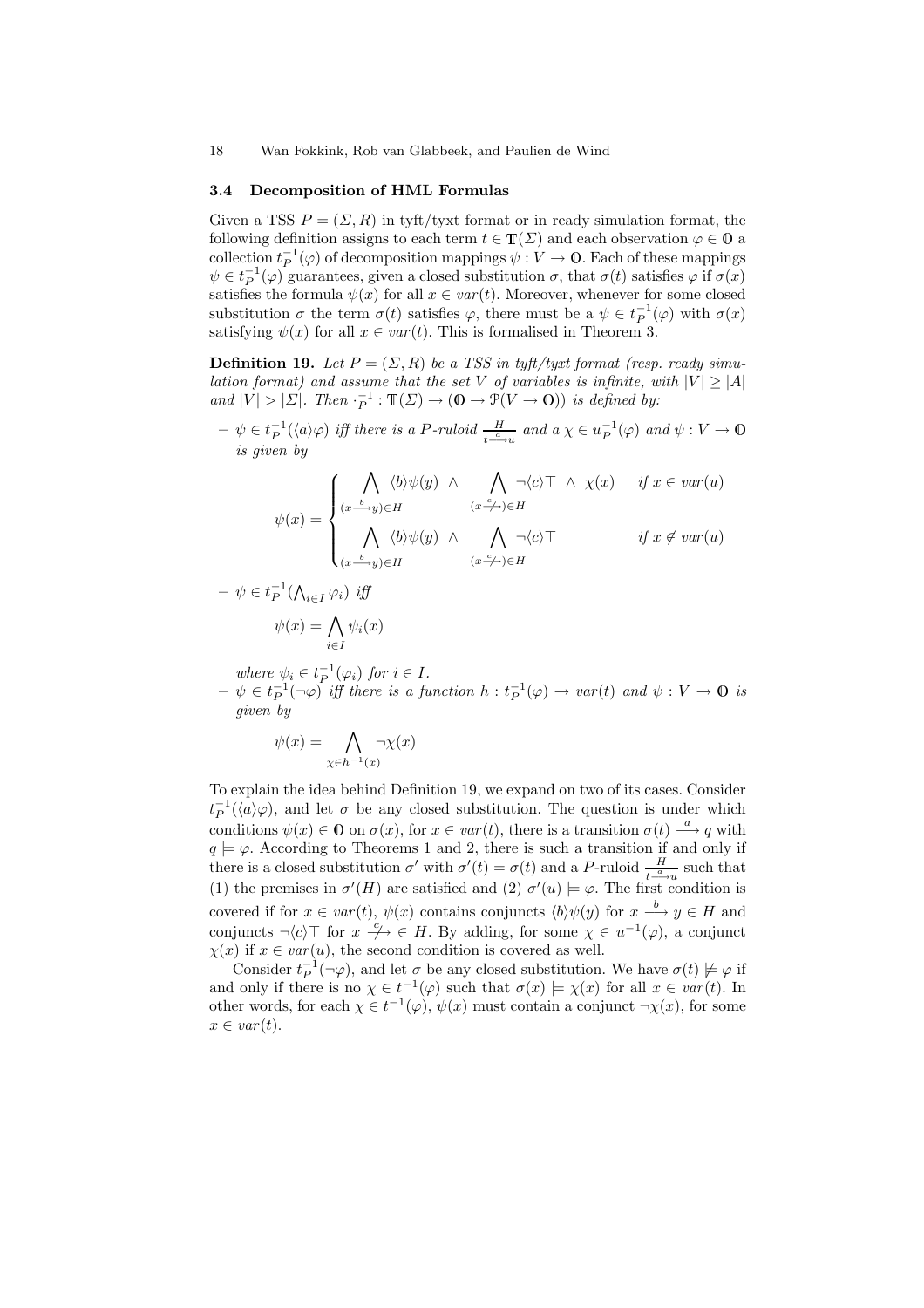Each  $\psi(x)$  in Definition 19 is a HML formula, owing to the fact that the rule H  $\frac{H}{t_{\text{max}}}$  in the definition of  $t_P^{-1}(\langle a\rangle\varphi)$  has bounded lookahead. When clear from the context, subscripts  $P$  will be omitted.

**Theorem 3.** Let  $P = (\Sigma, R)$  be a complete TSS in tyft/tyxt format (resp. ready simulation format). For any  $t \in \mathbb{T}(\Sigma)$ ,  $\sigma: V \to T(\Sigma)$  and  $\varphi \in \mathbb{Q}$ :

$$
\sigma(t) \models_P \varphi \Leftrightarrow \exists \psi \in t_P^{-1}(\varphi) \,\forall x \in \text{var}(t) : \sigma(x) \models_P \psi(x)
$$

**Proof:** With induction on the structure of  $\varphi$ . Here we assume that V is infinite,  $|V| \geq |A|$  and  $|V| > |\Sigma|$ . This assumption will be discharged in Section 3.5.

 $- \varphi = \langle a \rangle \varphi'$  $\Rightarrow$  Suppose  $\sigma(t) \models \langle a \rangle \varphi'$ . Then by Definition 3 there is a  $p \in T(\Sigma)$  with  $\overline{P \vdash}_{ws} \sigma(t) \stackrel{a}{\longrightarrow} p$  and  $p \models \varphi'$ . Thus, by Theorem 2 (resp. Theorem 1) there must be a P-ruloid  $\frac{H}{t-\alpha}$  and a closed substitution  $\sigma'$  with  $P \vdash_{ws} \sigma'(\alpha)$  for  $\alpha \in H$ ,  $\sigma'(t) = \sigma(t)$ , i.e.  $\sigma'(x) = \sigma(x)$  for  $x \in var(t)$ , and  $\sigma'(u) = p$ . Since  $\sigma'(u) \models \varphi'$ , the induction hypothesis can be applied, and there must be a  $\chi \in$  $u^{-1}(\varphi')$  such that  $\sigma'(z) \models \chi(z)$  for all  $z \in var(u)$ . Now define  $\psi \in t^{-1}(\langle a \rangle \varphi')$ as indicated in Definition 19, using  $\frac{H}{t-\frac{a}{r}}$  and  $\chi$ . For  $(x \stackrel{b}{\longrightarrow} y) \in H$  one has  $P \vdash_{ws} \sigma'(x) \stackrel{b}{\longrightarrow} \sigma'(y)$ . Moreover, for  $(x \stackrel{c}{\longrightarrow}) \in H$  one has  $P \vdash_{ws} \sigma'(x) \stackrel{c}{\longrightarrow},$ so the consistency of  $\vdash_{ws}$  yields  $P \not\vdash_{ws} \sigma'(x) \stackrel{c}{\longrightarrow} q$  for all  $q \in T(\Sigma)$ , and thus  $\sigma'(x) \models \neg \langle c \rangle$ . We proceed to prove that  $\sigma'(x) \models \psi(x)$  for  $x \in V$ . We apply ordinal induction on the *lookahead of*  $x$  in  $H$ , which is defined by

 $\sup\{1+\text{lookahead of }y\text{ in }H\mid x\stackrel{b}{\longrightarrow}y\in H\text{ for some }b\in A\}$ 

Since  $\frac{H}{t^{\frac{a}{a}+u}}$  has bounded lookahead, the lookahead of x in H is a well-defined ordinal number. We distinguish two cases.

 $x \in var(u)$ . Then  $\psi(x) = \bigwedge_{(x-\frac{b}{2})\in H} \langle b \rangle \psi(y) \wedge \bigwedge_{(x-\frac{c}{2})\in H} \neg \langle c \rangle \top \wedge \chi(x)$ . By induction on lookahead  $\sigma'(y) \models \psi(y)$ , so  $\sigma'(x) \models \langle b \rangle \psi(y)$  for  $(x \stackrel{b}{\longrightarrow} y) \in$ H. Since moreover  $\sigma'(x) \models \neg \langle c \rangle \top$  for  $(x \stackrel{c}{\longrightarrow}) \in H$  and  $\sigma'(x) \models \chi(x)$ , it follows that  $\sigma'(x) \models \psi(x)$ .

 $x \notin var(u)$ . Then  $\psi(x) = \bigwedge_{(x-\underline{b}-y)\in H} \langle b \rangle \psi(y) \wedge \bigwedge_{(x-\underline{c})\in H} \neg \langle c \rangle \top$ . By induction on lookahead  $\sigma'(y) \models \psi(y)$ , so  $\sigma'(x) \models \langle b \rangle \psi(y)$  for  $(x \stackrel{b}{\longrightarrow} y) \in H$ . Since moreover  $\sigma'(x) \models \neg \langle c \rangle \top$  for  $(x \stackrel{c}{\to} ) \in H$ , it follows that  $\sigma'(x) \models$  $\psi(x)$ .

Finally,  $\sigma(x) = \sigma'(x) \models \psi(x)$  for  $x \in \text{var}(t)$ .

 $\overline{\leftarrow}$  Suppose that there is a  $\psi \in t^{-1}(\langle a \rangle \varphi')$  such that  $\sigma(x) \models \psi(x)$  for all  $x \in var(t)$ . Let  $\psi$  be defined in terms of the P-ruloid  $\frac{H}{t^{\frac{a}{n}-u}}$  and  $\chi \in u^{-1}(\varphi')$ . We define a closed substitution  $\sigma'$  with as domain the variables in this Pruloid such that:

$$
\sigma'(t) = \sigma(t),\tag{21}
$$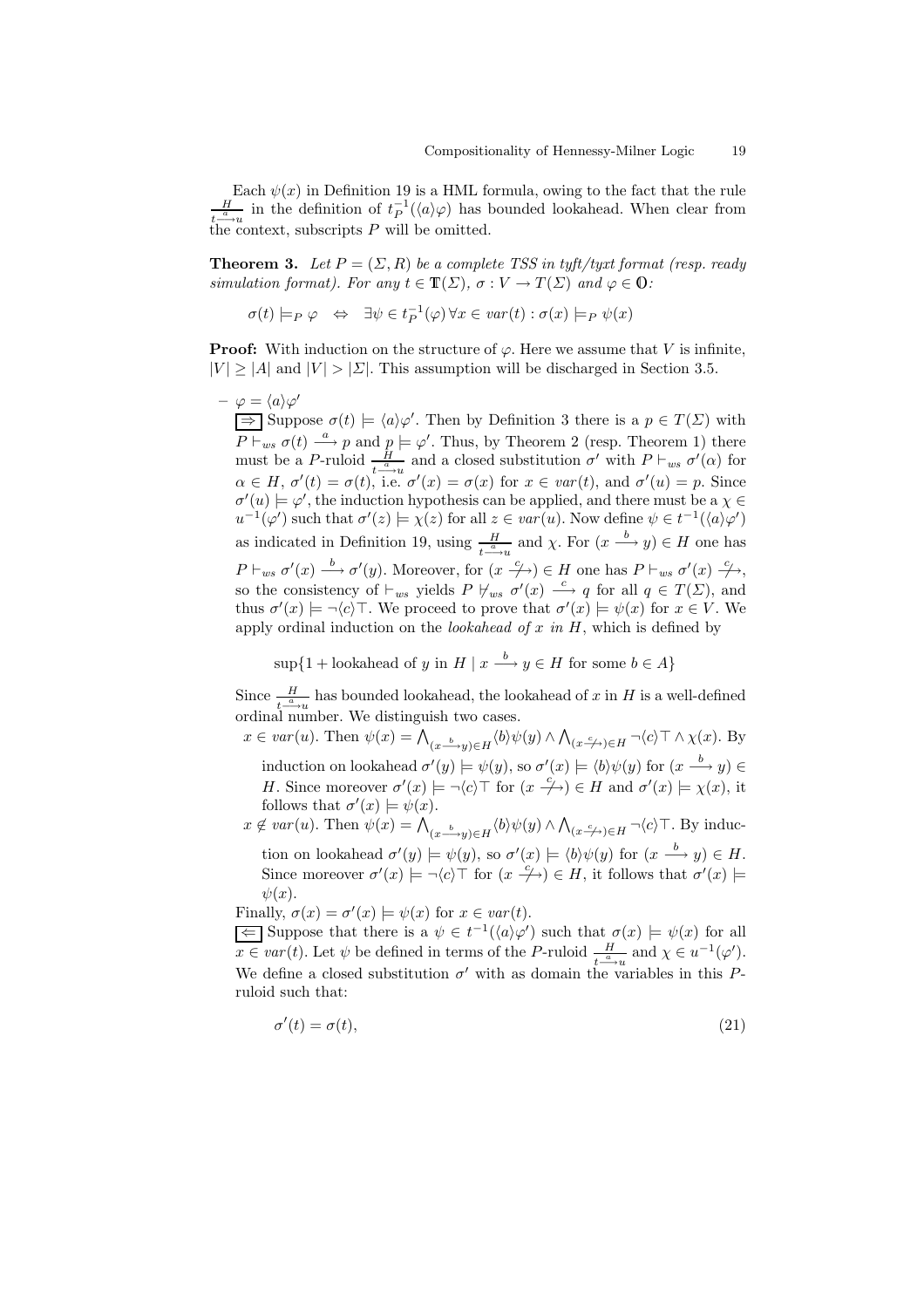$$
P \vdash_{ws} \sigma'(x) \xrightarrow{b} \sigma'(y) \text{ for } (x \xrightarrow{b} y) \in H,
$$
\n
$$
(22)
$$

$$
P \vdash_{ws} \sigma'(x) \xrightarrow{c} \text{ for } (x \xrightarrow{c}) \in H; \text{ and}
$$
 (23)

$$
\sigma'(y) \models \psi(y) \text{ for } y \in \text{dom}(\sigma'). \tag{24}
$$

 $\sigma'(y)$  is defined by induction on the depth of y in the P-ruloid.

- depth $(y) = 0$ . Then  $y \in var(t)$ . We define  $\sigma'(y) = \sigma(y)$ . This yields property (21). Moreover, property (24) for y holds. The formula  $\psi(y)$ contains the conjunct  $\neg \langle c \rangle \top$  for  $(y \not\rightarrow) \in H$ , so by the completeness of P, property  $(24)$  for y implies property  $(23)$  for y.
- depth $(y) > 0$ . Let  $x \stackrel{b}{\longrightarrow} y$  be the positive premise in the P-ruloid with right-hand side y. By induction,  $\sigma'(x)$  is already defined. By property (24),  $\sigma'(x) \models \psi(x)$ , so  $\sigma'(x) \models \langle b \rangle \psi(y)$ . Hence,  $P \vdash_{ws} \sigma'(x) \stackrel{b}{\longrightarrow} p$  for some  $p \in T(\Sigma)$  with  $p \models \psi(y)$ . We define  $\sigma'(y) = p$ . Then property (22) for the premise  $x \stackrel{b}{\longrightarrow} y$  and property (24) for y hold. By the completeness of P, property  $(24)$  for y implies that property  $(23)$  for y holds as well.

Since  $\psi(z)$  implies  $\chi(z)$  for  $z \in var(u)$ , property (24) yields  $\sigma'(y) \models \chi(y)$  for  $y \in var(u)$ . Thus the induction hypothesis can be applied, so  $\sigma'(u) \models \varphi'$ . By properties (21)–(23) together with Theorem 2 (resp. Theorem 1),  $P \vdash_{ws}$  $\sigma(t) \stackrel{a}{\longrightarrow} \sigma'(u)$ . Hence,  $\sigma(t) \models \langle a \rangle \varphi'$ .

$$
\varphi = \bigwedge_{i \in I} \varphi_i
$$
  
\n
$$
\sigma(t) \models \bigwedge_{i \in I} \varphi_i \Leftrightarrow \forall i \in I : \sigma(t) \models \varphi_i
$$
  
\n
$$
\Leftrightarrow \forall i \in I \exists \psi_i \in t^{-1}(\varphi_i) \forall x \in var(t) : \sigma(x) \models \psi_i(x)
$$
  
\n
$$
\Leftrightarrow \exists \psi \in t^{-1}(\bigwedge_{i \in I} \varphi_i) \forall x \in var(t) : \sigma(x) \models \psi(x).
$$
  
\n
$$
-\varphi = \neg \varphi'
$$
  
\n
$$
\sigma(t) \models \neg \varphi' \Leftrightarrow \sigma(t) \not\models \varphi'
$$
  
\n
$$
\Leftrightarrow \exists h : t^{-1}(\varphi') \rightarrow var(t) \forall x \in t^{-1}(\varphi') : \sigma(h(x)) \not\models \chi(h(x))
$$
  
\n
$$
\Leftrightarrow \exists h : t^{-1}(\varphi') \rightarrow var(t) \forall x \in var(t) : \sigma(x) \models \bigwedge_{\chi \in h^{-1}(x)} \neg \chi(x)
$$
  
\n
$$
\Leftrightarrow \exists \psi \in t^{-1}(\neg \varphi') \forall x \in var(t) : \sigma(x) \models \psi(x).
$$

### 3.5 Counting variables

So far we have developed a modal decomposition method that applies to arbitrary languages with a structural operational semantics in tyft/tyxt format or in ready simulation format, provided that we have an uncountable set of variables whose cardinality exceeds the cardinality of the collection of operators in the language, and at least equals the cardinality of the set of actions. In computer science applications, however, it is customary to work with countable sets of variables. Here we show that our decomposition result applies regardless of the cardinality of the set of variables.

Assume a given set of *true variables*  $V_{true}$ . These are the only ones that are used in a given application. Now, given a set of actions A and a TSS  $P = (\Sigma, R)$ , we define an uncountable set  $V \supseteq V_{true}$  satisfying  $|V| \geq |A|$  and  $|V| > |\Sigma|$ . The elements of V are called *variables* and variables in  $V - V_{true}$  are *virtual variables*.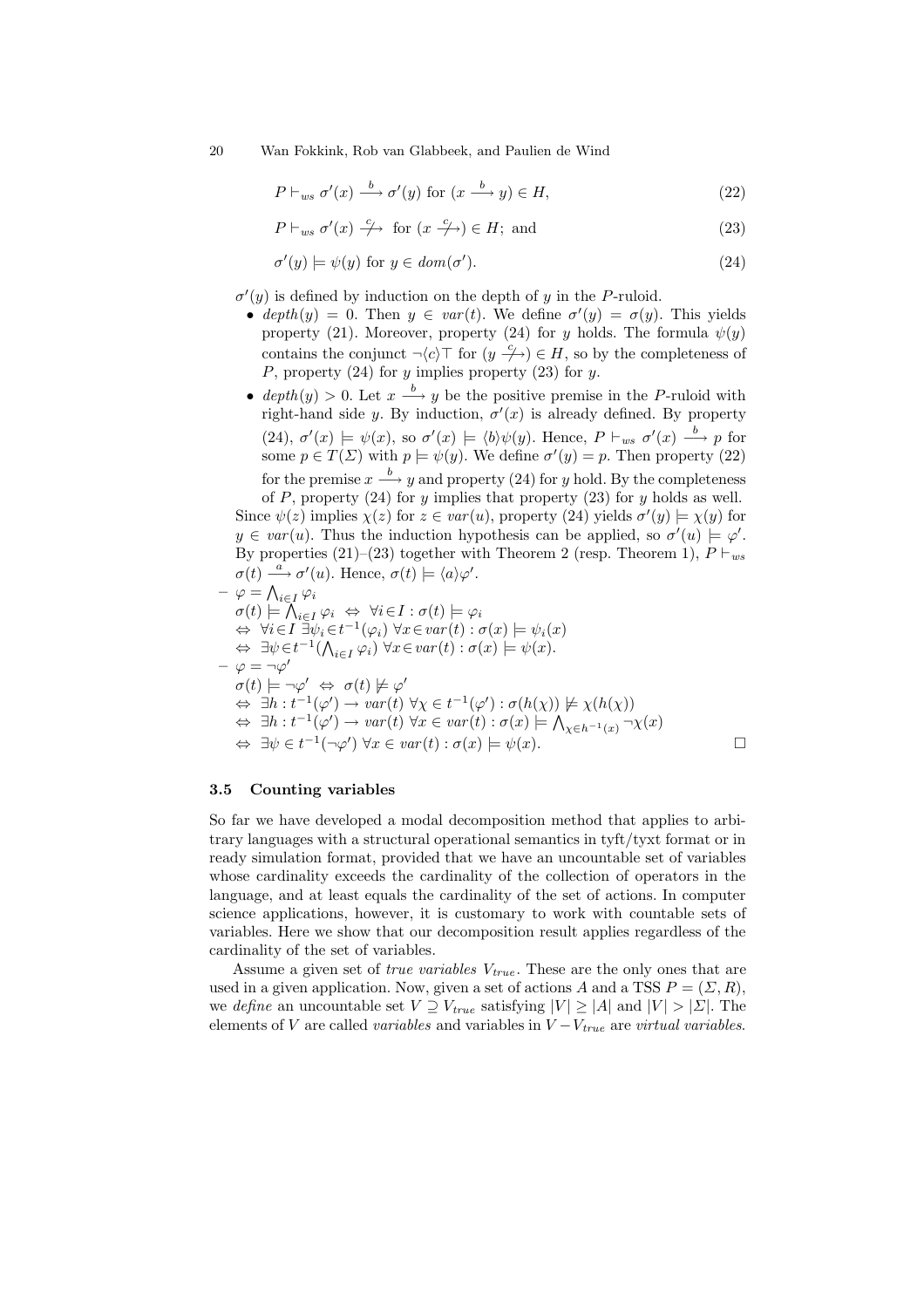As long as only the true variables appear in TSSs and specifications of processes, nothing stops us from defining any amount of virtual variables to be used in our constructions. Terms, TSSs, ruloids and other syntactic constructions are called true if they only contain true variables, and virtual otherwise.

Theorems 1 and 2 (our intermediate results) apply merely to virtual ruloids; they may fail to hold for true ruloids. Definition 19 on the other hand provides a modal decomposition  $t^{-1}(\varphi)$  for any virtual term t (and any HML formula  $\varphi$ ), and thus surely for every true term  $t$ . Such a modal decomposition consists of a set of decomposition mappings  $\psi$ , each of which allocates an HML formula  $\psi(x)$ to every variable x. As only the  $\psi(x)$  for  $x \in var(t)$  play a rôle in Theorem 3, nothing is lost by restricting the domain of  $\psi(x)$  to  $var(t)$ . (This is an a posteriori restriction; virtual variables may have been used in the definition of  $\psi(x)$ .) Using this restriction of the decomposition mappings, Theorem 3 restricts to a valid statement involving true variables only.

### 3.6 Examples

We give two examples of the application of Theorem 3.

Example 4. Let  $A = \{a, b\}$  and  $P = (\Sigma, R)$ , where  $\Sigma$  consists of the constant c and the binary function symbol  $f$ , and  $R$  is:

$$
c \xrightarrow{a} c \qquad \frac{x_1 \xrightarrow{a} y}{f(x_1, x_2) \xrightarrow{b} y} \qquad \frac{x_2 \xrightarrow{a} y}{f(x_1, x_2) \xrightarrow{b} y}
$$

This TSS is complete and in ready simulation format. We proceed to compute  $f(x_1, x_2)^{-1}(\langle b\rangle)$ . The only two P-ruloids (modulo  $\alpha$ -conversion) with a conclusion  $f(x_1, x_2) \stackrel{b}{\longrightarrow}$  are

$$
\frac{x_1 \xrightarrow{a} y}{f(x_1, x_2) \xrightarrow{b} y} \qquad \frac{x_2 \xrightarrow{a} y \quad x_1 \xrightarrow{b}}{f(x_1, x_2) \xrightarrow{b} y}
$$

According to Definition 19,  $f(x_1, x_2)^{-1}(\langle b \rangle \top) = \{\psi_1, \psi_2\}$  where  $\psi_1$  and  $\psi_2$  are defined as follows, using some  $\chi \in y^{-1}(\top)$  (so  $\chi(x) = \top$  for all  $x \in V$ ):

$$
\psi_1(y) = \chi(y) = \top
$$
  
\n
$$
\psi_1(x_1) = \langle a \rangle \psi_1(y) = \langle a \rangle \top
$$
  
\n
$$
\psi_2(x_1) = \neg \langle b \rangle \top
$$
  
\n
$$
\psi_1(z) = \top \text{ if } z \notin \{y, x_1\}
$$
  
\n
$$
\psi_2(x_2) = \langle a \rangle \psi_2(y) = \langle a \rangle \top
$$
  
\n
$$
\psi_2(z) = \top \text{ if } z \notin \{y, x_1, x_2\}
$$

So by Theorem 3 a closed term  $f(p_1, p_2)$  can execute a b if and only if  $p_1$  can execute an  $a$ , or  $p_1$  cannot execute a  $b$  and  $p_2$  can execute an  $a$ .

We proceed to compute  $f(x_1, x_2)^{-1}(\neg \langle b \rangle \top)$ . There are four possible functions  $h: f(x_1, x_2)^{-1}(\langle b \rangle \top) \to \text{var}(f(x_1, x_2))$ , yielding four possible definitions of  $\psi \in$  $f(x_1, x_2)^{-1}(\neg \langle b \rangle \top)$ . In all four cases,  $\psi(z) = \top$  for  $z \notin \{x_1, x_2\}$ .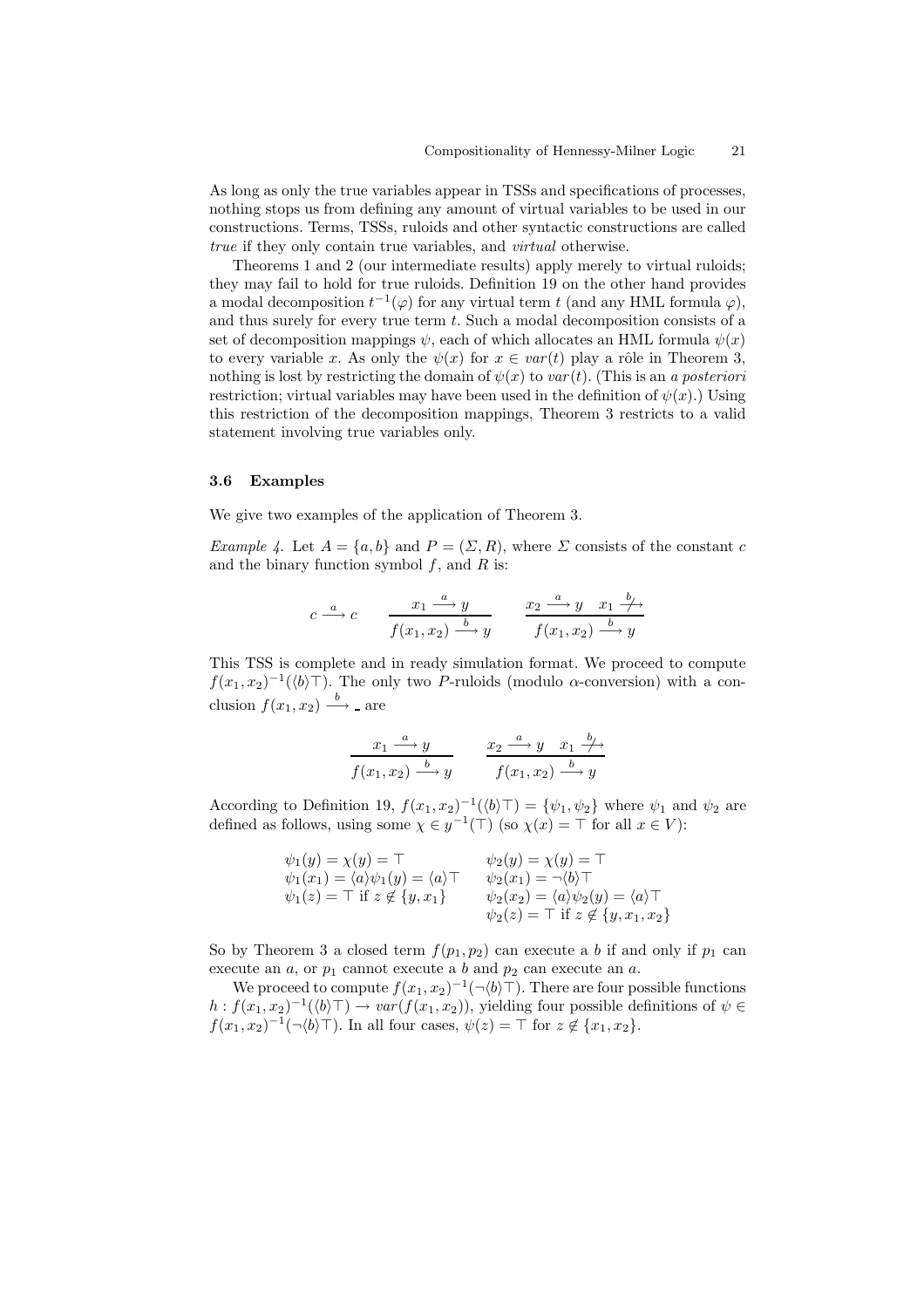1. If  $h(\psi_1) = h(\psi_2) = x_1$  then

$$
\psi(x_1) = \neg \psi_1(x_1) \land \neg \psi_2(x_1) = \neg \langle a \rangle \top \land \neg \neg \langle b \rangle \top = \neg \langle a \rangle \top \land \langle b \rangle \top
$$
  

$$
\psi(x_2) = \top
$$

2. If  $h(\psi_1) = h(\psi_2) = x_2$  then

$$
\psi(x_1) = \top
$$
  

$$
\psi(x_2) = \neg \psi_1(x_2) \land \neg \psi_2(x_2) = \neg \top \land \neg \langle a \rangle \top
$$

3. If  $h(\psi_1) = x_1$  and  $h(\psi_2) = x_2$  then

$$
\psi(x_1) = \neg \psi_1(x_1) = \neg \langle a \rangle \top
$$
  

$$
\psi(x_2) = \neg \psi_2(x_2) = \neg \langle a \rangle \top
$$

4. If  $h(\psi_1) = x_2$  and  $h(\psi_2) = x_1$  then

$$
\psi(x_1) = \neg \psi_2(x_1) = \neg \neg \langle b \rangle \top = \langle b \rangle \top
$$
  

$$
\psi(x_2) = \neg \psi_1(x_2) = \neg \top
$$

By Theorem 3 a closed term  $f(p_1, p_2)$  cannot execute a b if and only if either (1)  $p_1$  can execute a b but not an a, or (3) neither  $p_1$  nor  $p_2$  can execute an a. The other two possibilities (2) and (4) do not qualify, since no term can ever satisfy  $\neg$ T.

Example 5. Let  $A = \{a, b\}$  and  $P = (\Sigma, R)$ , where  $\Sigma$  consists of the constant c and the unary function symbol  $f$ , and  $R$  is:

$$
c \xrightarrow{a} c \qquad \frac{x \xrightarrow{a} y}{f(x) \xrightarrow{b} y} \qquad \frac{x \xrightarrow{b} y \quad y \xrightarrow{a} z}{f(x) \xrightarrow{a} f(y)}
$$

This TSS is complete and in tyft/tyxt format. We compute  $f(f(x))^{-1}(\langle b \rangle \langle a \rangle)$ . The only P-ruloid (modulo  $\alpha$ -conversion) with a conclusion  $f(f(x)) \stackrel{b}{\longrightarrow} -i$  is

$$
\frac{x \stackrel{b}{\longrightarrow} y \quad y \stackrel{a}{\longrightarrow} z}{f(f(x)) \stackrel{b}{\longrightarrow} f(y)}
$$

So for each  $\psi \in f(f(x))^{-1}(\langle b \rangle \langle a \rangle)$  we have  $\psi(x) = \langle b \rangle \psi(y) = \langle b \rangle (\langle a \rangle \psi(z))$  $\chi(y) = \langle b \rangle (\langle a \rangle \top \wedge \chi(y))$  with  $\chi \in f(y)^{-1}(\langle a \rangle \top)$ . The only P-ruloid (modulo  $\alpha$ -conversion) with a conclusion  $f(y) \stackrel{a}{\longrightarrow}$  is

$$
\frac{y \xrightarrow{b} z \quad z \xrightarrow{a} w}{f(y) \xrightarrow{a} f(z)}
$$

So  $\chi(y) = \langle b \rangle \chi(z) = \langle b \rangle (\langle a \rangle \chi(w) \wedge \chi'(z)) = \langle b \rangle (\langle a \rangle \top \wedge \chi'(z))$  for some  $\chi' \in$  $f(z)^{-1}(\top)$ . Since  $\chi'(z) = \top$ ,  $\psi(x) = \langle b \rangle (\langle a \rangle \top \wedge \langle b \rangle \langle a \rangle \top)$ .

By Theorem 3 a closed term  $f(f(p))$  can execute a b followed by an a if and only if  $p \stackrel{b}{\longrightarrow} p'$  where  $p'$  can execute an a and also a b followed by an a.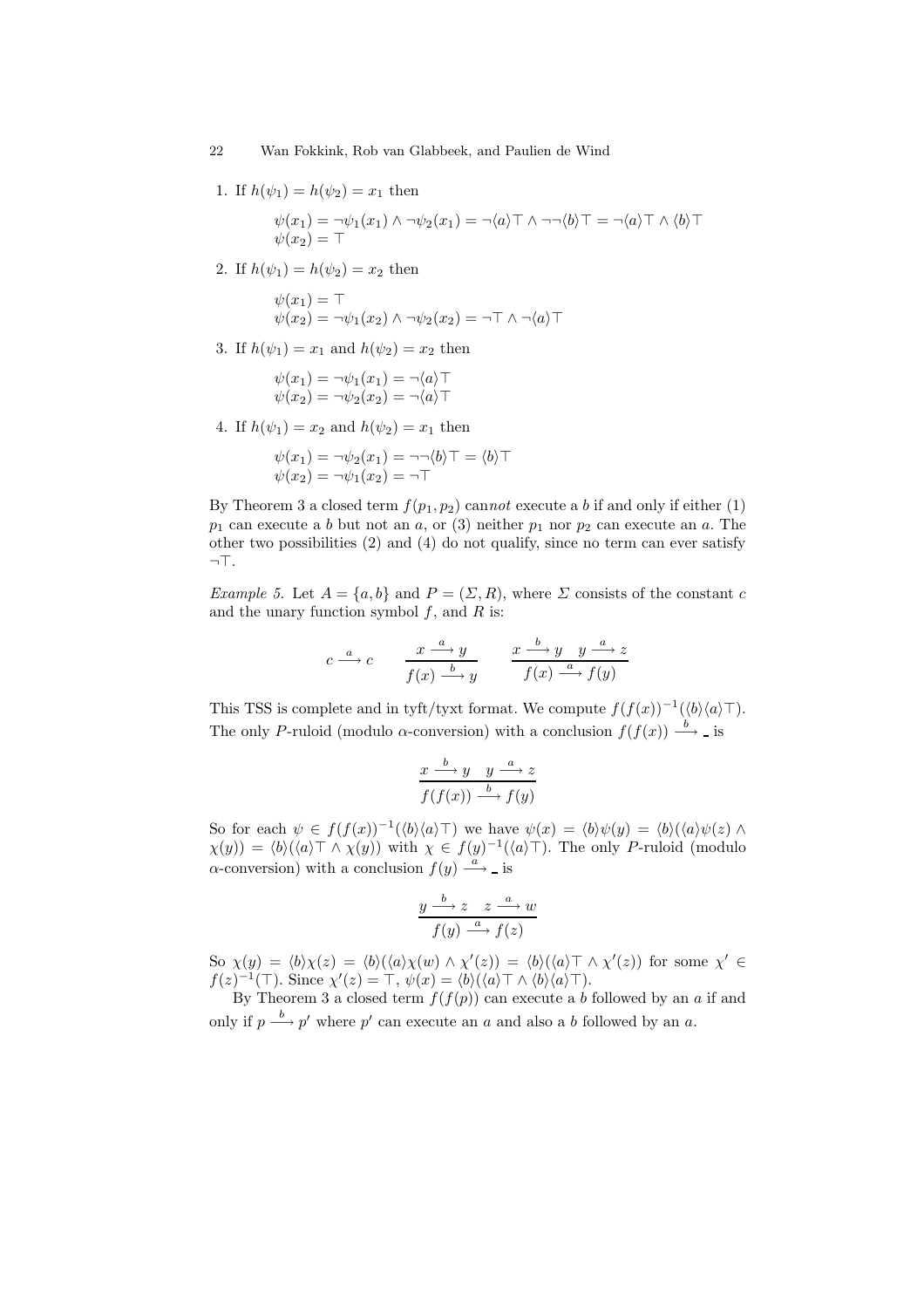#### 3.7 Counterexamples

The following example shows that in Theorem 3 it is essential that the TSS is complete. That is, the result would fail if we took the transition relation induced by a TSS to consist of those transitions for which a well-supported proof exists.

Example 6. Let  $A = \{a, b\}$  and  $P = (\Sigma, R)$ , where  $\Sigma$  consists of the constant c and the unary function symbol  $f$ , and  $R$  is:

$$
\frac{x \stackrel{a}{\longrightarrow}}{f(x) \stackrel{b}{\longrightarrow} c} \qquad \frac{c \stackrel{a}{\longrightarrow}}{c \stackrel{a}{\longrightarrow} c}
$$

As shown in Example 1, this TSS, which is in ready simulation format, is incomplete. In particular, neither  $P \vdash_{ws} c \stackrel{a}{\longrightarrow} p$  for a closed term p nor  $P \vdash_{ws} c \stackrel{a}{\longrightarrow}$ .

Let us assume that the transition relation induced by this TSS consists of those transitions for which a well-supported proof exists. Then there is no atransition for c and no b-transition for  $f(c)$ , so  $c \models_P \neg \langle a \rangle \top$  and  $f(c) \models_P \neg \langle b \rangle \top$ .

The only P-ruloid with a conclusion  $f(x) \xrightarrow{b}$  is  $\frac{x^a}{x^b}$  $\frac{x \to b}{f(x) \to c}$ . Hence Theorem 3 would yield  $f(c) \models_P \langle b \rangle \top \Leftrightarrow c \models_P \neg \langle a \rangle \top$ . Since this is false, Theorem 3 would fail with respect to P.

Finally, we argue that Theorem 1 and Theorem 2 cannot be combined in a straightforward fashion to apply to TSSs that contain both bounded lookahead and negative premises.

Example 7. Let  $A = \{a, b\}$  and  $P = (\Sigma, R)$ , where  $\Sigma$  consists of the constant 0, the unary function symbols  $a_-, b_-$  and f and the binary function symbol  $-+$ , and R is as follows for all  $m \in A$ :

$$
\frac{x \xrightarrow{m} x'}{x + y \xrightarrow{m} x'} \qquad \frac{y \xrightarrow{m} y'}{x + y \xrightarrow{m} y'} \qquad mx \xrightarrow{m} x
$$

$$
\frac{x \xrightarrow{a} y}{f(x) \xrightarrow{a} f(y)} \qquad \frac{x \xrightarrow{a} y}{f(x) \xrightarrow{b} 0} \qquad \frac{x \xrightarrow{b} y}{f(x) \xrightarrow{b} 0}
$$

This TSS is complete and in nxyft format. Note that for closed substitutions  $\sigma$ ,

$$
\sigma(f(f(x))) \models \langle b \rangle \top
$$
  
\n
$$
\Leftrightarrow \quad \sigma(f(x)) \quad \models \langle a \rangle (\neg \langle b \rangle \top)
$$
  
\n
$$
\Leftrightarrow \quad \sigma(x) \quad \models \langle a \rangle \neg (\langle a \rangle \neg \langle b \rangle \top)
$$

Suppose that there would exist a notion of P-ruloids, being nxytt rules, such that  $P \vdash_{ws} \sigma(f(f(x))) \stackrel{a}{\longrightarrow} 0$  for  $\sigma$  a closed substitution if and only if there are a P-ruloid  $\frac{H}{f(f(x)) - \lambda u}$  and a closed substitution  $\sigma'$  with  $P \vdash_{ws} \sigma'(\alpha)$  for  $\alpha \in H$ ,  $\sigma'(x) = \sigma(x)$  and  $\sigma'(u) = 0$ . In that case we would have, as in Theorem 3, that for all closed substitutions  $\sigma$ ,

$$
\sigma(f(f(x))) \models \langle b \rangle \top \Leftrightarrow \exists \psi \in f(f(x))^{-1}(\langle b \rangle \top) : \sigma(x) \models \psi(x)
$$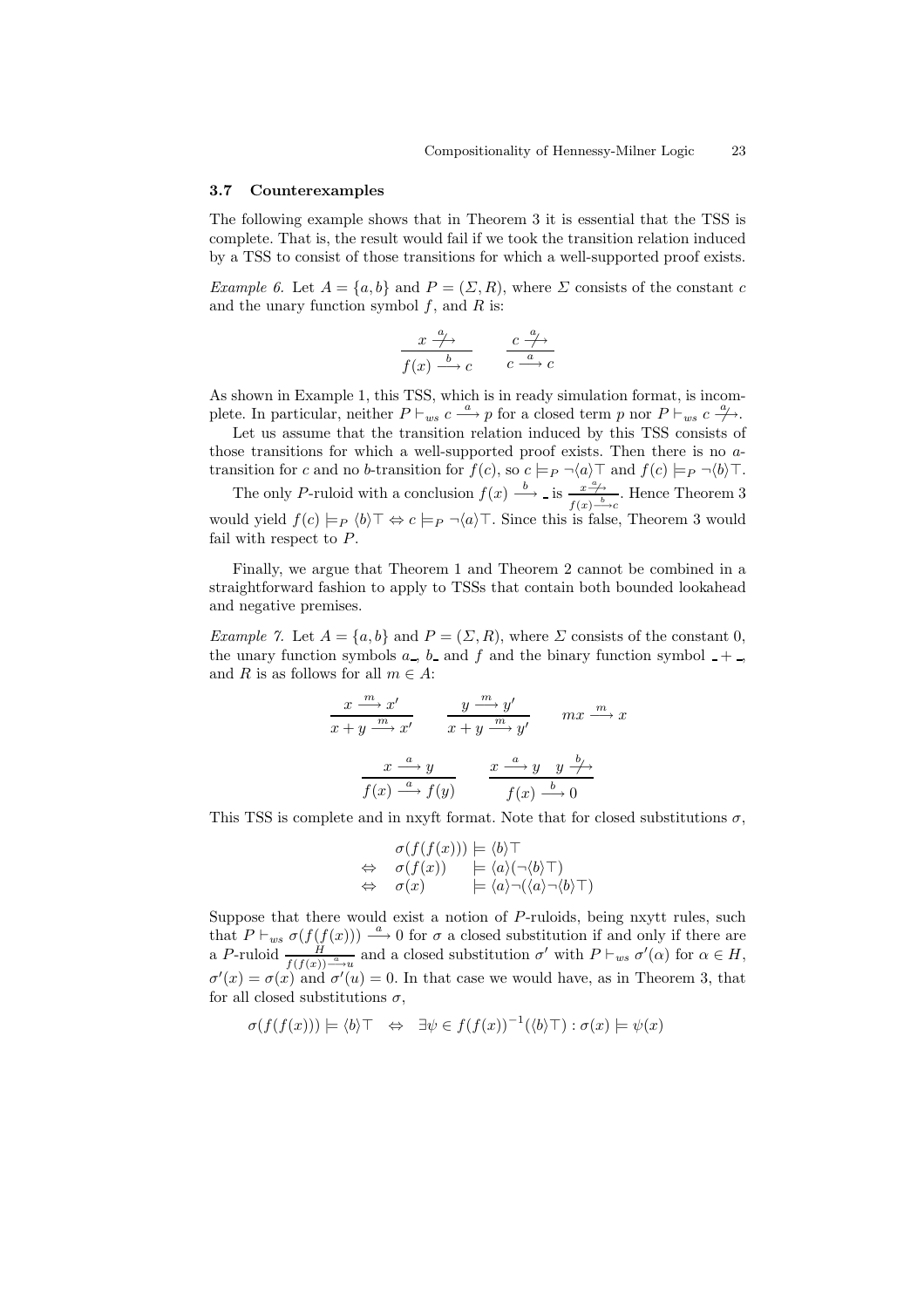However, according to Definition 19, for each  $\psi \in f(f(x))^{-1}(\langle b\rangle \top)$  and  $y \in V$ ,  $\psi(y)$  does not contain nested negations, whereas the formula  $\langle a \rangle \neg (\langle a \rangle \neg (b \rangle \top)$ above cannot be written as a (possibly infinite) disjunction of HML formulas (as defined in Definition 2) without nested negations. The latter follows because the formula  $\langle a\rangle \neg (\langle a\rangle \neg b)$  distinguishes the two process of Figure 1—yet these processes are 2-nested simulation equivalent [14] and 2-nested equivalent processes cannot be distinguished by HML formulas without nested negations [14].



Fig. 1. Two 2-nested simulation equivalent processes that can be distinguished by the HML formula with nested negations  $\langle a \rangle \neg (\langle a \rangle \neg \langle b \rangle \top)$ 

## 4 Bisimulation as a Congruence

In [14], GROOTE  $&$  VAANDRAGER introduced the tyft/tyxt format, and proved that on any LTS specified by a well-founded TSS in tyft/tyxt format, bisimulation equivalence is a congruence, i.e. is preserved by all functions in the signature. FOKKINK & VAN GLABBEEK showed in [9] that the well-foundedness condition can be dropped, by constructing for each TSS in tyft/tyxt format an equivalent TSS that consists of pure xyft rules only. In this section we show that the congruence result for TSSs in tyft/tyxt format is a corollary of Theorem 3.

**Corollary 1.** Let  $P = (\Sigma, R)$  be a TSS in tyft/tyxt format,  $t \in \mathbb{T}(\Sigma)$  and  $\sigma, \sigma'$ closed substitutions. If  $\sigma(x) \triangleq \sigma'(x)$  for  $x \in var(t)$ , then  $\sigma(t) \triangleq \sigma'(t)$ .

**Proof:** In light of Proposition 1, it suffices to show that  $\sigma(t)$  and  $\sigma(t')$  satisfy the same formulas from 0. Let  $\sigma(t) \models \varphi \in \mathbf{0}$ . By Theorem 3 there is a  $\psi \in t^{-1}(\varphi)$ such that  $\sigma(x) \models \psi(x)$  for  $x \in \text{var}(t)$ . Since  $\psi(x) \in \mathbb{O}$  and  $\sigma(x) \leftrightarrow \sigma'(x)$  for  $x \in var(t)$ , it follows by Proposition 1 that  $\sigma'(x) \models \psi(x)$  for  $x \in var(t)$ . So by Theorem 3,  $\sigma'(t) \models \varphi$ . By symmetry,  $\sigma'(t) \models \varphi \in \mathbb{O}$  implies  $\sigma(t) \models \varphi$ .

Likewise, it follows from Theorem 3 that on any LTS specified by a complete TSS in ready simulation format, bisimulation equivalence is a congruence. This is a special case of the congruence result from [7, 9] for complete TSSs in ntyft/ntyxt format.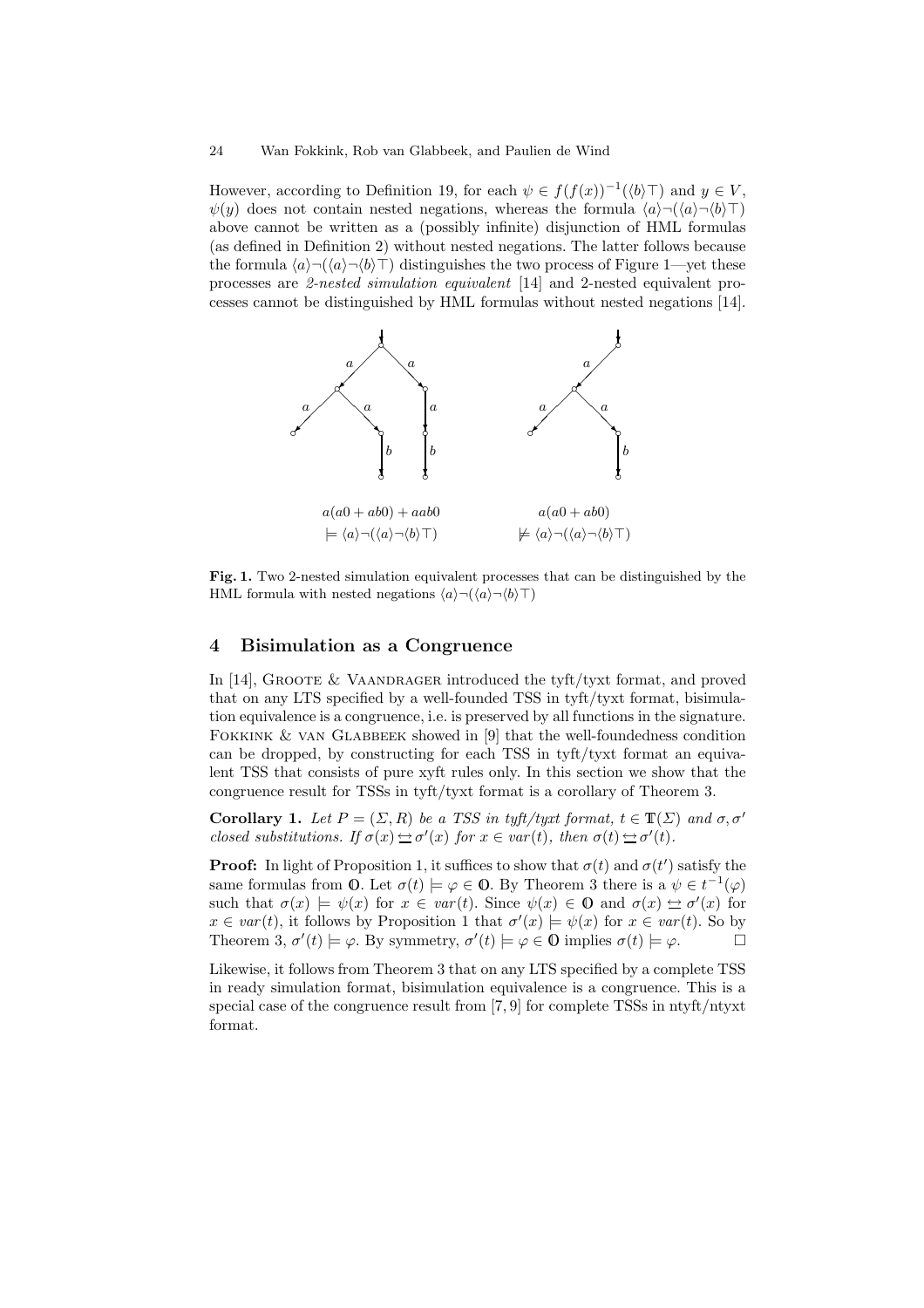Bloom, Fokkink & van Glabbeek [5] showed how the decomposition method of modal formulas can be used to obtain general congruence formats for a wide range of behavioural semantics. The idea is to take as a starting point the modal characterization of the semantics under scrutiny, this being a set  $\mathcal O$  of HML formulas such that two processes are semantically equivalent if and only if they make true the same formulas in  $\mathcal O$ . The congruence format for this semantics should guarantee that the decomposition of a formula in  $\mathcal O$  always produces formulas in  $\mathcal{O}$ . With the decomposition method in the current paper, we could use this same approach to produce congruence formats that include lookahead. We leave this as future work.

## References

- 1. H. R. Andersen (1995): Partial model checking. In Proceedings Tenth Annual IEEE Symposium on Logic in Computer Science, IEEE Computer Society Press, San Diego, California, pp. 398–407.
- 2. H.R. Andersen, C. Stirling & G. Winskel (1994): A compositional proof system for the modal  $\mu$ -calculus. In Proceedings Ninth Annual IEEE Symposium on Logic in Computer Science, IEEE Computer Society Press, pp. 144–153.
- 3. H.R. Andersen & G. Winskel (1992): Compositional checking of satisfaction. Formal Methods in System Design 1(4), pp. 323–354.
- 4. H. Barringer, R. Kuiper & A. Pnueli (1984): Now you may compose temporal logic specifications. In ACM Symposium on Theory of Computing (STOC '84), ACM Press, pp. 51–63.
- 5. B. Bloom, W.J. Fokkink & R.J. van Glabbeek (2004): Precongruence formats for decorated trace semantics. Transactions on Computational Logic  $5(1)$ , pp. 26– 78.
- 6. B. Bloom, S. Istrail & A.R. Meyer (1995): Bisimulation can't be traced. Journal of the ACM 42(1), pp. 232–268.
- 7. R. Bol & J.F. Groote (1996): The meaning of negative premises in transition system specifications. Journal of the ACM 43(5), pp. 863–914.
- 8. S.D. Brookes, C.A.R. Hoare & A.W. Roscoe (1984): A theory of communicating sequential processes. Journal of the ACM 31(3), pp. 560–599.
- 9. W.J. FOKKINK & R.J. VAN GLABBEEK (1996): Ntyft/ntyxt rules reduce to ntree rules. Information and Computation 126(1), pp. 1–10.
- 10. W.J. Fokkink, R.J. van Glabbeek & P. de Wind (2003): Compositionality of Hennessy-Milner logic through structural operational semantics. In A. Lingas & B.J. Nilsson, editors:  $14^{th}$  International Symposium on Fundamentals of Computation Theory (FCT '03), LNCS 2751, Springer, pp. 412–422.
- 11. R.J. van Glabbeek (2001): The linear time branching time spectrum I: The semantics of concrete, sequential processes. In J.A. Bergstra, A. Ponse & S.A. Smolka, editors: Handbook of Process Algebra, chapter 1, Elsevier, pp. 3–99.
- 12. R.J. van Glabbeek (2004): The meaning of negative premises in transition system specifications II. Journal of Logic and Algebraic Programming 60/61, pp. 229–258.
- 13. J.F. Groote (1993): Transition system specifications with negative premises. Theoretical Computer Science 118(2), pp. 263–299.
- 14. J.F. GROOTE & F. VAANDRAGER (1992): Structured operational semantics and bisimulation as a congruence. Information and Computation 100(2), pp. 202–260.